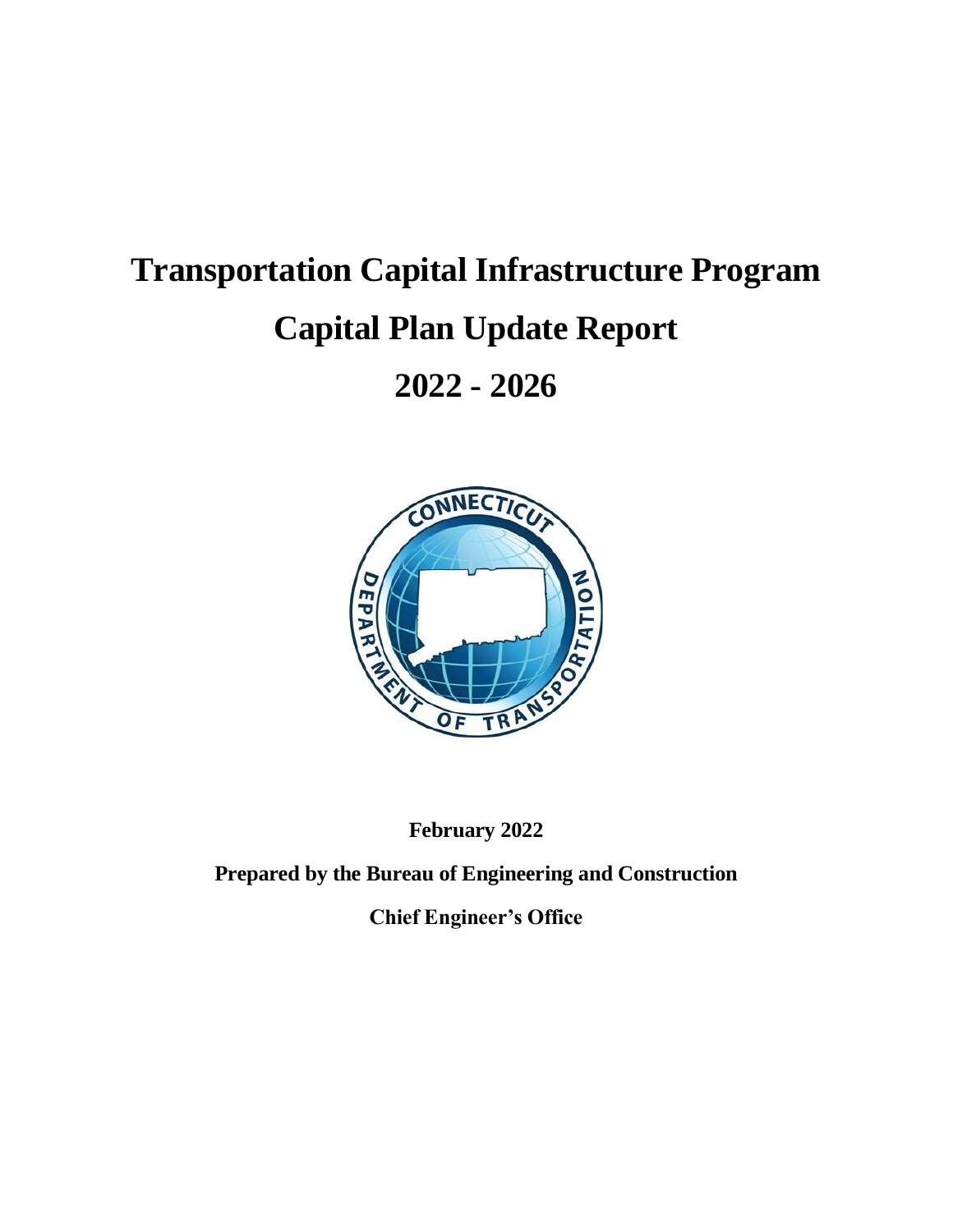# Table of Contents

| 18 |
|----|
|    |
|    |
|    |
|    |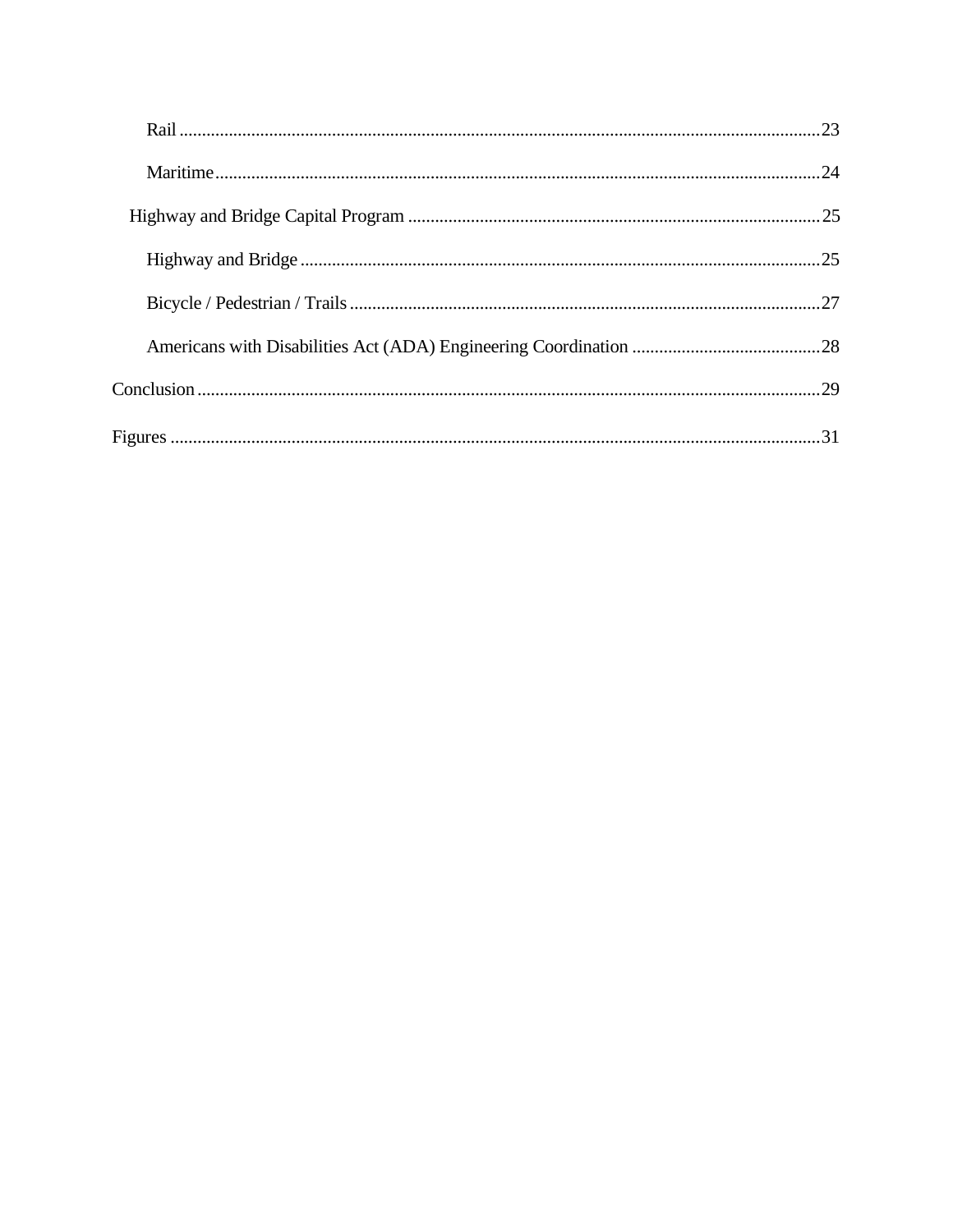## <span id="page-3-0"></span>**The CTDOT Capital Program**

#### **Overview**

<span id="page-3-1"></span>The mission of the Connecticut Department of Transportation (Department or CTDOT) is to provide a safe and efficient intermodal transportation network that improves the quality of life and promotes economic vitality for the State and the region. In order to achieve this mission, the CTDOT Capital Program will strategically spend every available dollar of capital funding to rebuild, replace, or improve the State's transportation infrastructure. Each year, the Department updates its plan to use or leverage all the available state and federal funding.

The Capital Program Report (Report) informs the Department's stakeholders about the past year's program and outlines the plan for the upcoming year. Specifically, the Report will cover the 2021 Capital Infrastructure Program (for state advertised and administered contracts) and outline the plan for 2022 and beyond. This Report includes historical achievements, trends, and major issues. It also describes the Department's plan to address critical transportation needs and address current challenges associated with maintaining our aging transportation infrastructure.

In the fall of 2021, Congress passed the Infrastructure Investment and Jobs Act (IIJA), also known as the Bipartisan Infrastructure Law (BIL). The BIL funds the transportation program for five years (FFY22-26) subject to annual appropriations. The BIL provides Connecticut with approximately \$5.38 billion in federal transportation funding over the five years, which is an increase of \$1.6 billion over the levels authorized in the previous federal legislation, the FAST Act. The BIL maintains the FAST Act highway program while providing a focus on safety, bridges, climate change, resiliency, and project delivery. The BIL also creates more than a dozen new highway programs, including: reducing carbon emissions, increasing resiliency, reconnecting communities, and rehabilitating bridges in critical need of repair. For FTA, the BIL provides new and increased funding for State of Good Repair and Low or No Emission Grants, while continuing the existing structure for FTA programs with significant funding increases. FTA has established four priorities for implementation of the BIL: Safety, Modernization, Climate and Equity.

This increased federal investment, along with the ongoing robust state-funded program, enables the following: repairing and rebuilding our roads and bridges; investing in major projects with safety, equity, resiliency, and operational improvements as an emphasis; bringing Connecticut's rail assets into a state of good repair; improving speeds on the rail lines through the largest federal investment in passenger rail in the past 50 years; and, moving Connecticut forward in reducing transportation emissions and accelerating investments in a cleaner, more equitable and resilient transportation system.

The increased level of funding is good news for the state's transportation system. There are some challenges as the legislation moves from law to guidance to implementation. The Department is taking a phased approach to be ready for the short-term (FY22- FY23) while planning for the longer-term (FY24-26). As guidance and more information is provided by our federal partners,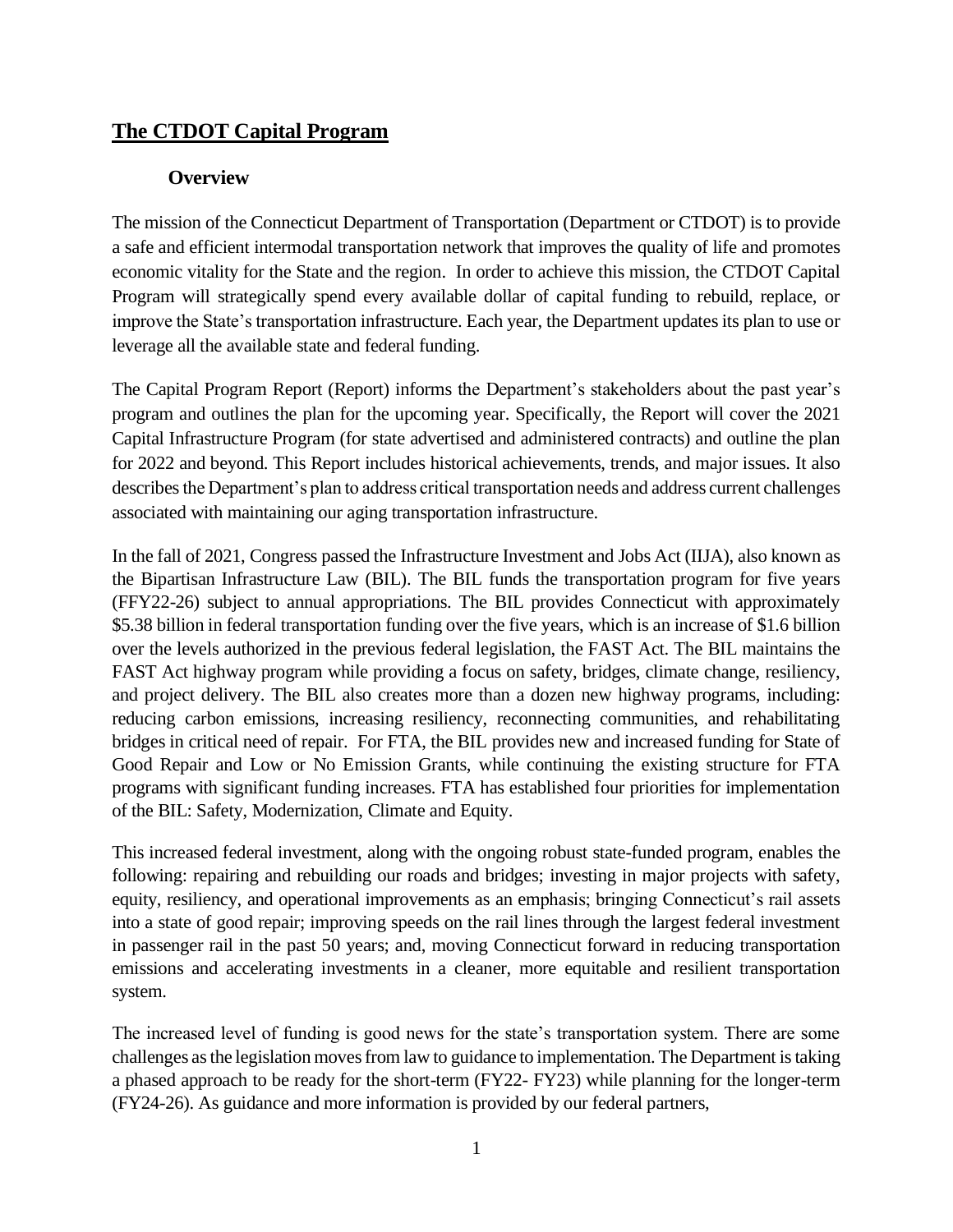the vision that is captured in this legislation will be implemented. Unlike prior Capital Plan Reports, this version of the Capital Plan Report is an update due to the recent passage of the BIL and the pending guidance from federal funding agencies. As more guidance and information is released by the U.S. Department of Transportation (USDOT), this capital plan will be refined in collaboration with our stakeholders over the next several months. The final version of the Capital Plan Report is expected to be published by early summer 2022.

Recognizing that federal rules and eligibility requirements will apply to the expanded federal funding, the Department advanced projects already in the design pipeline. This is the most viable approach to effectively utilize all available federal funds in the near term. In the highway and bridge program alone, the Department has accelerated approximately \$300 million worth of projects into FY22. A similar approach will be used for FY23. The rail and transit program has also accelerated design efforts in FY22 to position the program for the increase in federal funds through the existing FTA program structure as well as the significant increase in Federal Railroad Administration competitive funding opportunities.

The Department is also taking steps to expand our internal and external project delivery capabilities to support the expanded transportation program. The Department is moving forward with higher funding levels to support our asset management initiatives, many of which can be implemented in a quick fashion. For FY24-26, additional projects are being initiated to replace the projects that were accelerated, as well as to meet the higher funding levels. Design projects that are initiated in FY22 and FY23 will lead to construction projects in the outer years.

Although the reauthorization bill has been signed into law, as of the date of the publishing of this Capital Program update, Congress has not passed the FY22 Appropriations bill which provides the authorization to fully spend the apportioned funds. In addition, the language in the current continuing resolutions prohibits the availability of federal aid programs that were not authorized and funded in FY21. Therefore, new programs authorized in the BIL have not been funded at any level via the continuing resolutions. One exception is the Bridge Formula Program (BFP), which was provided apportionment for FY22 on January 14, 2022. In its notice, FHWA encouraged the use of BFP funds to address safety issues and to replace or rehabilitate highway bridges that are posted or restricted.

In addition to the formula funds, the BIL makes more than \$100 billion in competitive federal transportation grants available for Connecticut to pursue. The Department is establishing a dedicated Grants and Socio-Economics unit in the Bureau of Policy & Planning to support this initiative. This new unit will collaborate closely with and support the government relations office as well as key personnel from all Bureaus regarding grant applications. The availability of these discretionary grant programs provides even more opportunities for improvements to CT's transportation system. The Department and transportation stakeholders will be eagerly monitoring the federal Notice of Funding Opportunities (NOFO's) as they are released by USDOT. Many of the discretionary programs are also new and the USDOT is taking a phased approach in this area – releasing NOFO's for existing discretionary programs before tackling the new programs.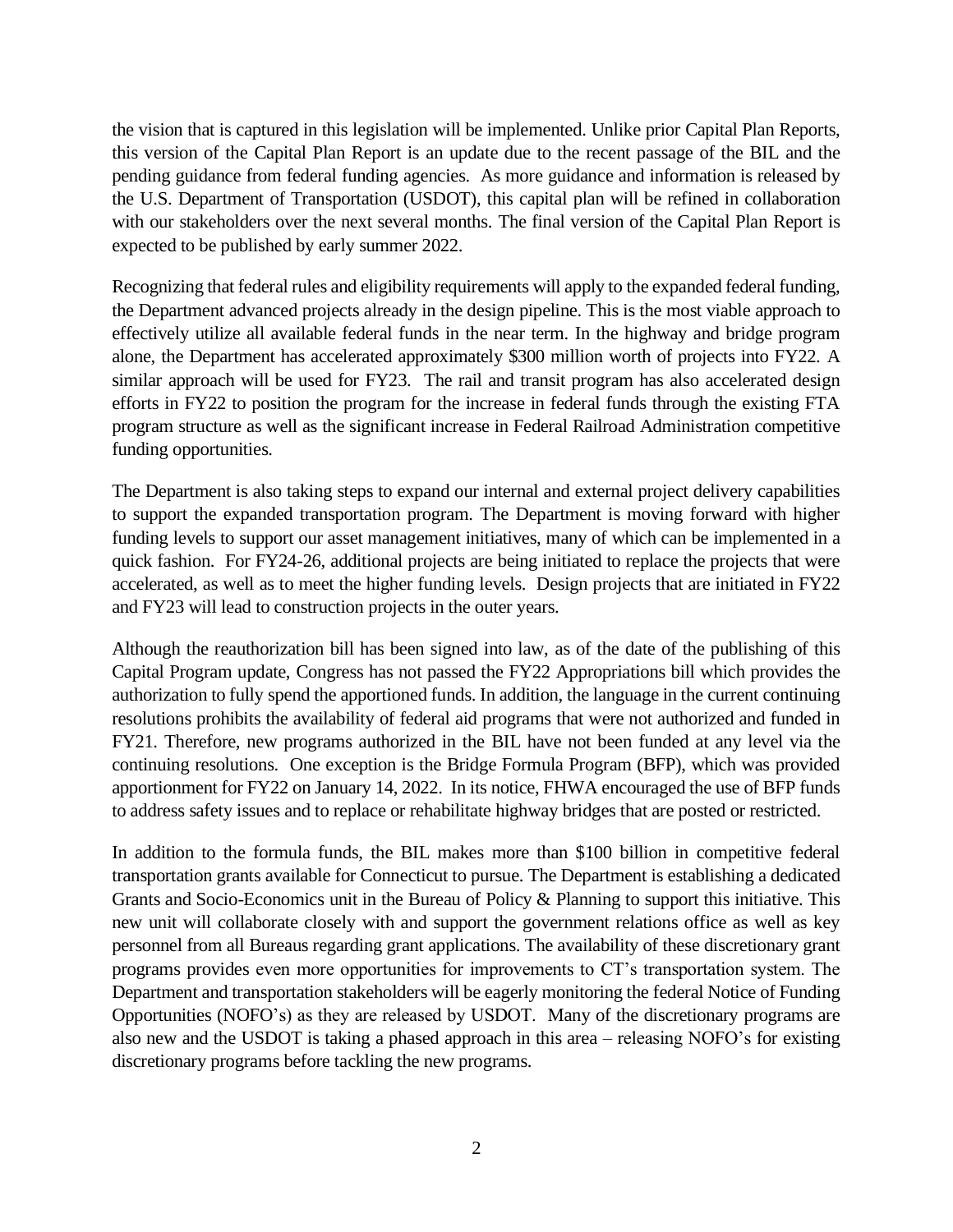Public Act 15-1 provided \$2.8 billion in additional bond authorizations between 2016 and 2020, including an additional \$706 million in Federal Fiscal Year (FFY) 2020 (See Figure A). These additional funds have allowed the Department to address the State of Good Repair (SOGR) backlog, provide enhancements to the existing system, and to expand some services and systems. The Department will continue to implement projects and utilize some of these funds during the next fiveyear period.

While maintaining our current assets is a priority, the Department is analyzing the state's transportation system to identify strategic investment opportunities to improve safety, reduce congestion, address inequities, enhance our bus and rail systems and service, and provide economic benefits to local regions - and the State as a whole.

For many of the State's major initiatives, this means pivoting existing studies to a new format - Planning and Environmental Linkages (PEL) studies. PEL is a process approach that considers environmental, community and economic goals in the very early planning phase of a transportation program. It is generally conducted before any project construction phasing is identified, and before specific problems and solutions are known. Though the process is used nationally as a tool for pre-NEPA activities, the major uses for CTDOT have been as follows:

- evaluate existing needs and deficiencies within the study/project area,
- engage with various stakeholders throughout the study/project area, including a Project Advisory Committee (PAC), which often represents many groups and organizations with interest in the Project. These include neighborhood groups, local and regional authorities, major employers, and advocacy groups.
- develop a draft purpose and need statement for such improvements,
- develop and evaluate concepts for improvements including break-out, early-action or nearterm projects that have demonstrated standalone benefit but are not necessarily dependent on the major initiative being examined under the PEL,
- identify potential environmental impacts within the study corridor, and
- screen concepts and develop a reasonable range of alternatives to carry into the NEPA.

The PEL studies are also intended to recommend class(es) of action under NEPA (EA, EIS, etc.) and the prioritization or phasing of those projects with respect to their importance and anticipated available funding. It is that component, the prioritization and phasing of projects, that is intended to allow the Department to strategically implement targeted investments to improve safety, mobility, and congestion around the State, which may serve as a catalyst for future economic growth along those corridors. Also, as some recommended projects may be spot improvements, they can be completed at a much lower cost than upgrading an entire corridor, while still providing many of the benefits of a much larger project.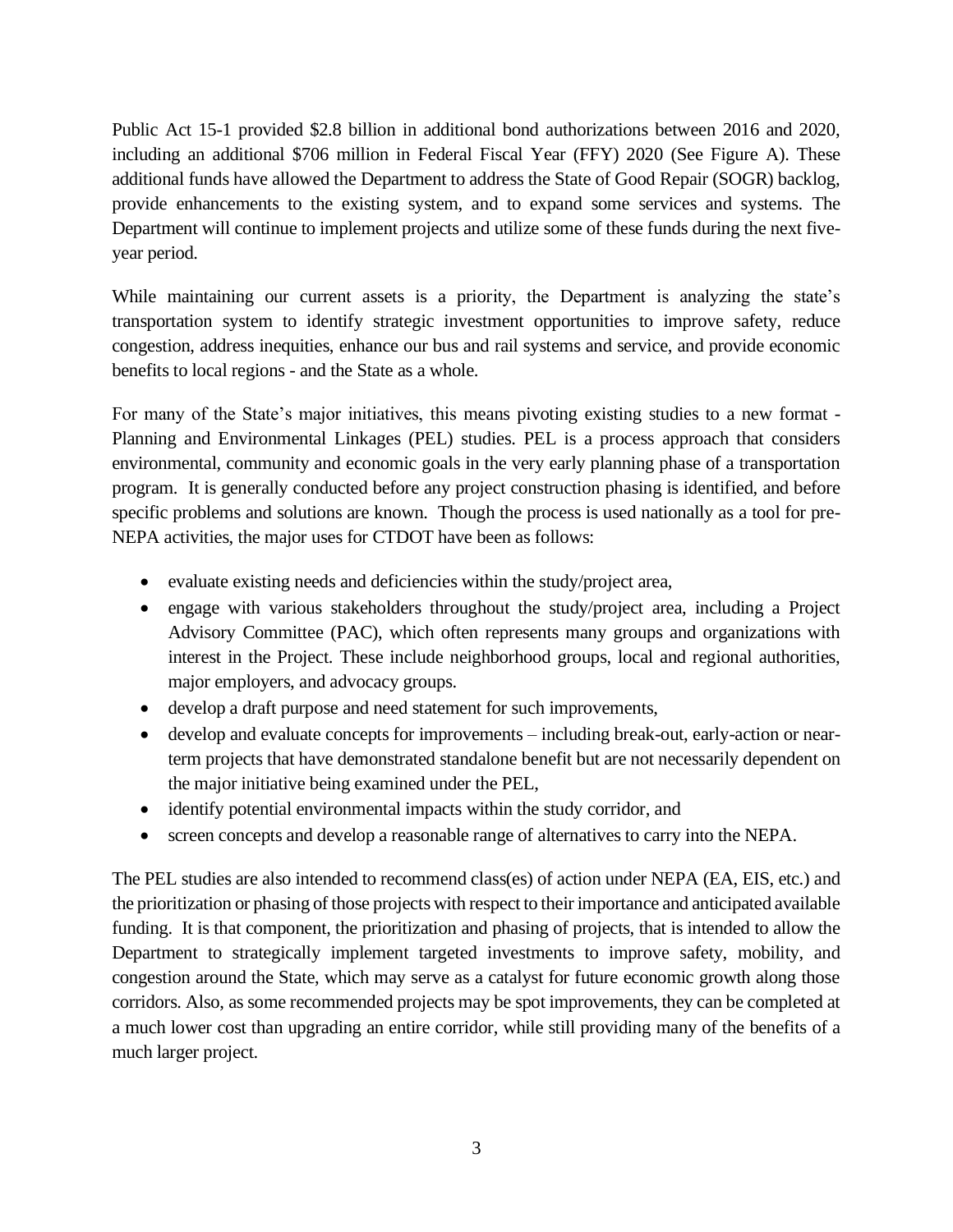The PEL studies currently underway include:

- I-84 in Danbury,
- Greater Hartford Mobility Study,
- I-84 / Route 8 interchange in Waterbury, and
- I-95 vicinity of exits 7-9 including Bridge No. 32 in Stamford.

Additional PEL studies will soon be underway for the I-95 corridor east of New Haven and a section of I-95 (Exits 19-27A in Fairfield and Bridgeport) identified in the 2018 I-95 West (of New Haven) study as a major bottleneck for northbound traffic throughout the corridor.

Funding was also made available for rail and bus initiatives, such as TIME For CT, the plan to increase train speeds and improve travel times on the passenger rail system; the Stamford Transportation Center; expanding the already successful Hartford Line service with new stations; purchasing new rail cars to operate throughout the State; transitioning the transit fleet from diesel-hybrid buses to battery-electric buses and deploying new bus stops and a state-wide real-time bus information system.

In the 2021 session, the Legislature passed HB 6688, a bill that establishes a highway use fee on certain heavy, multi-unit motor vehicles on the state's highways. Revenue from the fee will be directed to the Special Transportation Fund (STF). The fee is expected to generate about \$45 million in revenue in SFY23 and \$90 million annually thereafter. These funds will support an expanded Capital Program of approximately \$1.15 billion during SFY22-26. These funds will be utilized to support a variety of transportation initiatives including the following:

- Transit customer service enhancements,
- Transit service improvements,
- Expanded community connectivity program,
- Rural transportation improvement program,
- Wrong way driver countermeasures program,
- Additional Interstate truck parking, and
- Traffic signal modernization program.

All of these programs are in various stages of development and will have a place in the Capital Plan as they progress.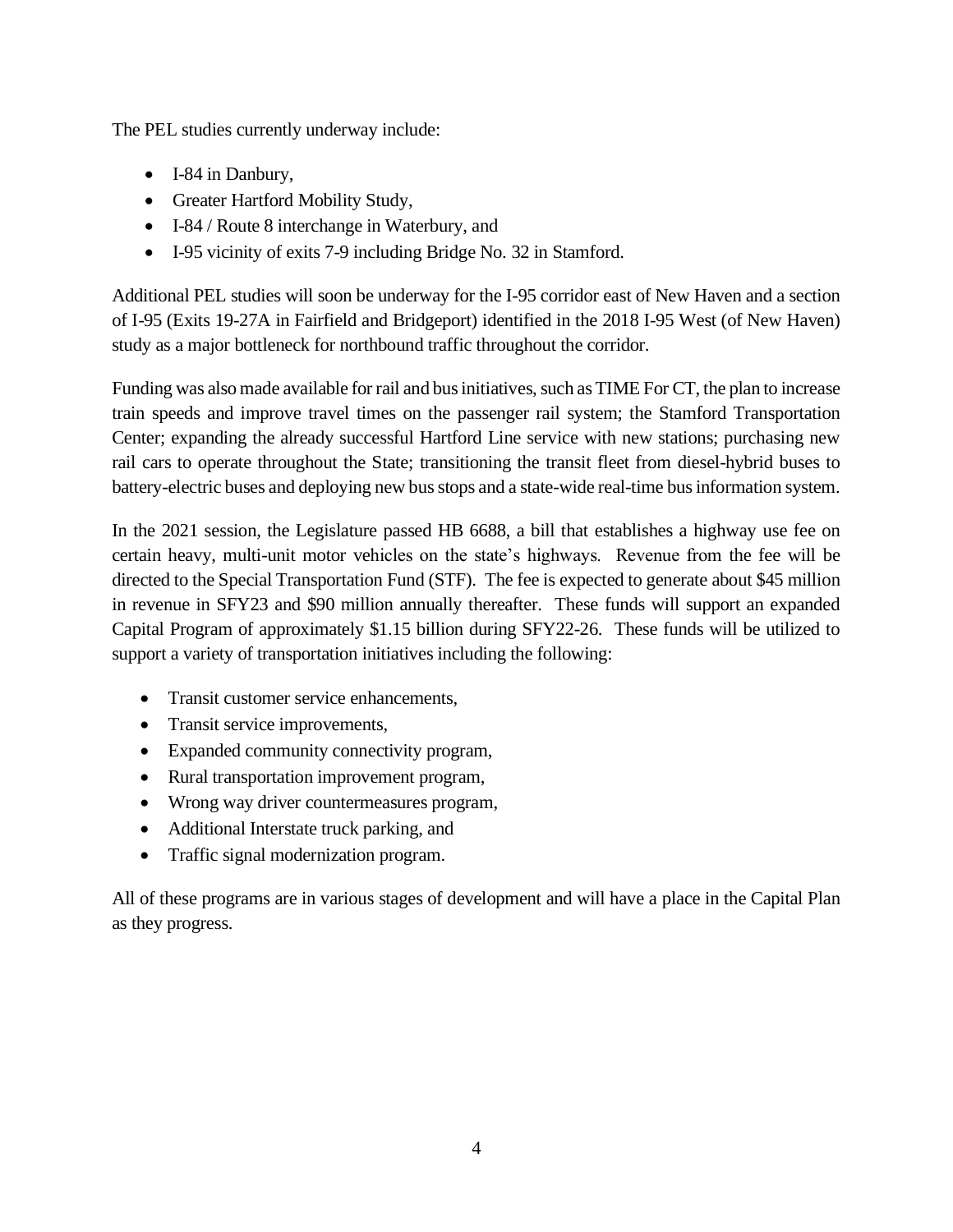The Capital Plan continues to align the Department's goals with the State's sustainability goals, including the goals set forth in Governor Lamont's Executive Orders No. 1 and No. 3, and the most recent Executive Order No. 21-3. The Department is pursuing projects that:

- Reduce greenhouse gas emissions and other air quality improvements,
- Improve the health and safety of Connecticut's residents,
- Adapt to changing climate conditions, and
- Protects and improves our natural and community resources.

Investments in public transportation, congestion reduction, safety, complete streets, and active transportation, increase the economic and social vibrancy, equity, safety, health, and livability of our communities. Projects that directly reduce our carbon footprint and improve air quality include:

- Installation of Electric Vehicle (EV) charging stations for visitors, employees, as well as our motor pool to begin the conversion of our state fleet to EVs,
- Solar energy development at our facilities to provide clean electric power and lower utility bills,
- Increasing frequency of existing, and introducing new, public transportation services,
- Continuing investment in multi-use trails to encourage active transportation,
- Expanding the Community Connectivity Grant Program and other programs to build-out accessible sidewalks, crosswalks, pedestrian safety measures, and bike infrastructure,
- Investing in roundabouts and road-diets to improve safety for all users, and
- Upgrading the electrical infrastructure at our bus transit garages to accommodate EV charging, and beginning to convert the state's transit bus to clean and quiet battery-electric buses (BEBs).

The data presented in this report is based on the Federal Fiscal Year (FFY - October 1 to September 30) rather than the calendar year or the State Fiscal Year (SFY – July 1 to June 30) because of the major role of federal funds in the overall Capital Program.

In the recently concluded FY21, the Department programmed approximately \$1.9 billion for all transportation modes – road and bridge, railroad and bus and other public transit – in the Capital Program. This included \$593 million for bus and rail, and \$1.25 billion toward the State's highway and bridge infrastructure. There was also roughly \$55.1 million assigned for facilities.

The Department anticipates utilizing approximately \$2.25 billion in total Capital Program funding for all transportation modes in FY22. The robust program in 2022 reflects the fact that several large transportation initiatives are planned for release to construction. The 2022 capital program includes approximately \$844 million for bus and rail, \$1.36 billion toward the State's highway and bridge infrastructure, and \$49 million in support of the Facilities Program.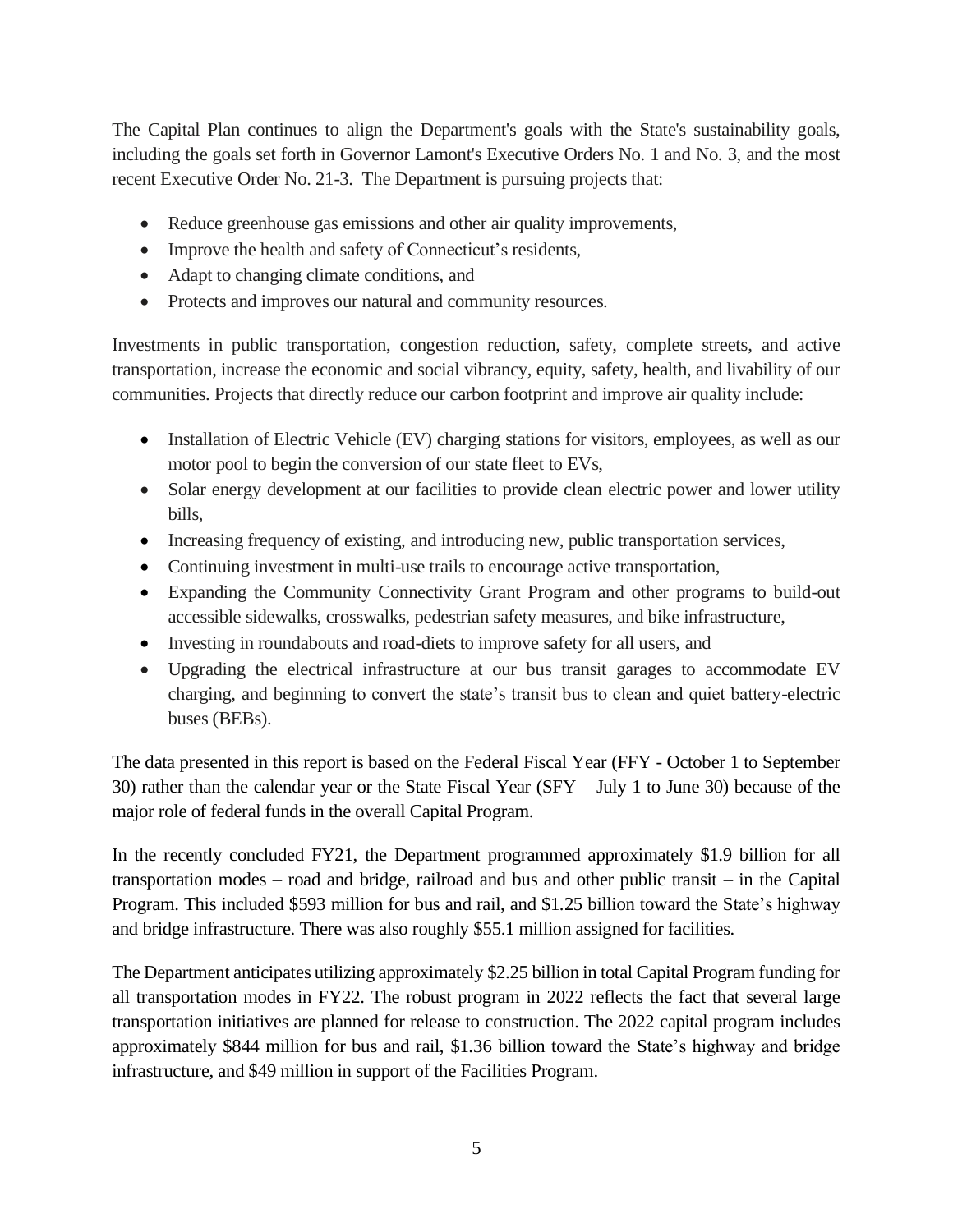The \$2.25 billion included in the Capital Plan for FY22 is primarily for projects administered by the State, for work on state roads, bridges, public transportation, and facilities. The plan includes federal / state funding for off-system bridges and for some projects funded with federal Urban funds that are locally administered. The Plan does not include individual projects funded under the State-funded Local Transportation Capital Improvement Program (LOTCIP), the Town Aid Road program, or the State-funded Local Bridge program. Rather, the respective program funding is identified in each year.

#### **Asset Management**

<span id="page-8-0"></span>The Department continues to mature in its implementation of Transportation Asset Management (TAM) principles and practices to address the condition and needs of the State's transportation infrastructure. The Department complies with all federal TAM requirements.

Federal Highway Administration (FHWA) requirements include: certification of the CTDOT (2018 & 2019) Highway Transportation Asset Management Plans (TAMP), submittal of TAM Implementation Documentation for the annual FHWA TAMP Consistency Review, and periodic reporting on evaluations of facilities repeatedly requiring repair and reconstruction due to emergency events.

The Highway TAMP goes beyond the federal mandates and demonstrates the Department's strong commitment toward achieving a State of Good Repair for our transportation system. An asset management strategy for both National Highway System (NHS) bridges and pavements is included in the Highway TAMP in accordance with federal requirements. In addition, the Highway TAMP covers all CTDOT maintained bridges, pavements, traffic signals, signs, sign supports, pavement markings and highway buildings. The Highway TAMP contains information on asset inventory and condition, asset data management, performance objectives, life cycle planning, risk management, financial planning, investment strategies, and process improvements. The Highway TAMP guides the Department to deliver better highway asset performance, while also managing risks.

Federal Transit Administration (FTA) requirements include development and continued implementation of the Public Transportation Transit TAMP (2018), as well as the Department sponsoring the development of a group TAM Plan for the State's Transit Districts and other small transit providers. Although group plans are not required to have the same level of detail, the group plan was developed in parallel to the Department's Transit TAMP, including initiatives to facilitate collaboration between the Department and Transit Districts for TAM implementation activities.

The Transit TAMP meets the federal mandates and includes an asset management strategy for all FTA assets reported in the National Transit Database (NTD). The four capital asset categories included as required by FTA are: equipment (nonrevenue vehicles); rolling stock (revenue vehicles); Infrastructure (rail fixed-guideway, track, signals, and systems), and Facilities. The Transit TAMP is guiding the Department for better transit asset decisions. It contains information on goals and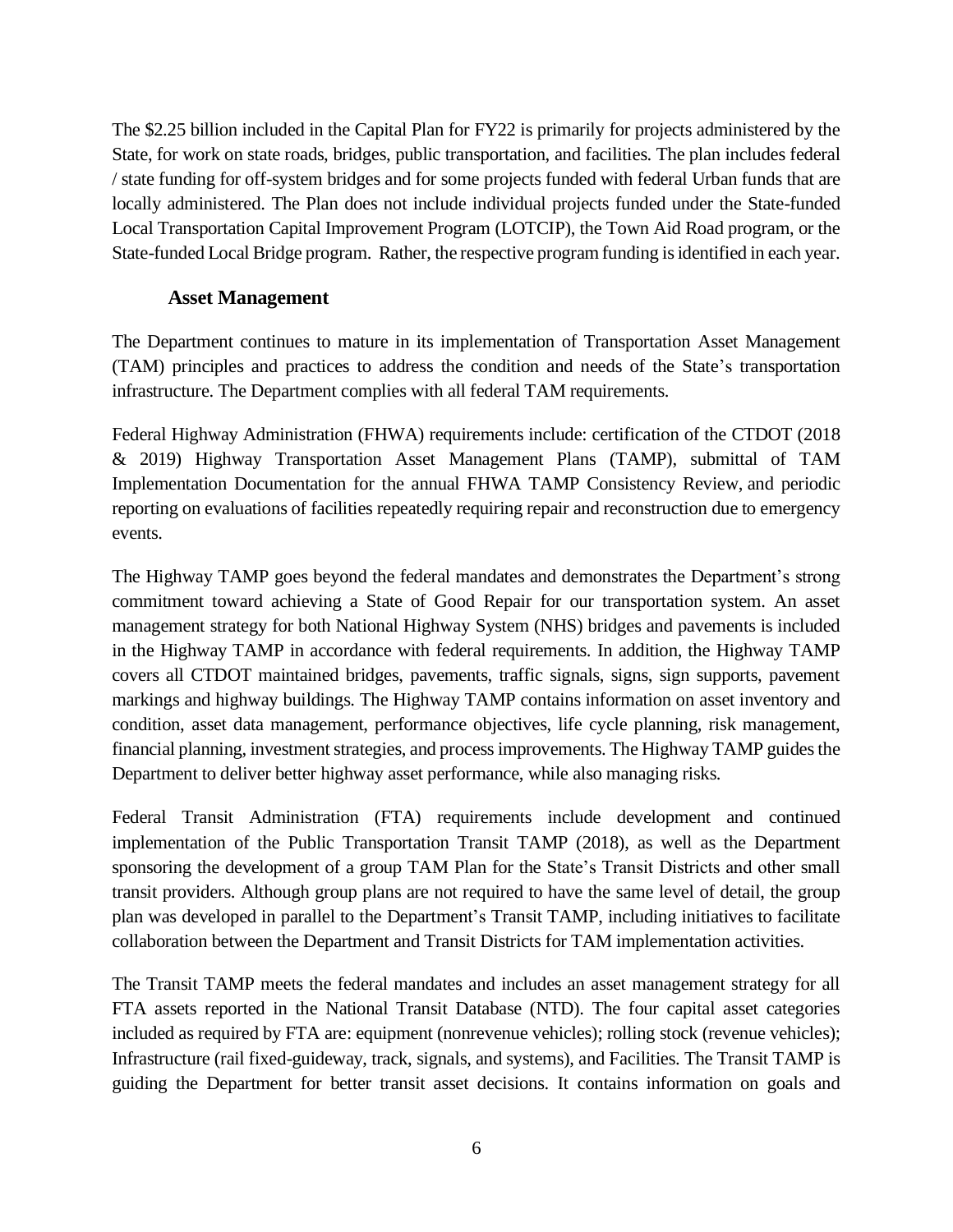objectives, asset inventory and condition, analytical approach, investments strategies, investment plan, and implementation and monitoring.

To provide consistency across implementation of transit assets, the following tools were developed:

- a new State of Good Repair Transit Database to integrate public transportation capital assets of all transit and rail providers,
- an analytical decision support tool to predict transit capital asset needs for the four-year horizon period, and
- a Condition Assessment Guidance Document.

The implementation of Asset Management for both highway and transit assets builds on the Department's past management practices. It is intended to provide a more detailed and objective framework that is guiding investment decisions and development of the Capital Program. The asset management plan and underlying management systems provide an objective, data driven methodology to assess current and future needs required to maintain the State's transportation assets. In 2022, the Department is required to update both the Highway and Transit TAMPs.

Asset Fact Sheets are developed annually to provide current information on each of the 13 assets covered in the Highway and Transit TAMPs and are available on the CTDOT website. The Asset Fact Sheets provide key information including updated inventory and condition data, and performance projections. The asset management systems utilize condition assessments and deterioration models to predict the effects of age, environmental conditions, and investment upon assets. In so doing, long-term and cost-efficient treatment strategies can be devised to effectively maintain the overall transportation system.

#### **Safety**

<span id="page-9-0"></span>The Department continues its efforts to drive down the number of fatalities and serious injuries on Connecticut's highways. These efforts are guided by a Strategic Highway Safety Plan (SHSP). The 5-year plan is developed by safety stakeholders, who collaborate on safety efforts and leverage resources. The current SHSP was published in July 2017 and a new plan is being finalized for publication in 2022. Similar safety plans have been prepared and completed for each of the nine Councils of Governments (COG) in Connecticut.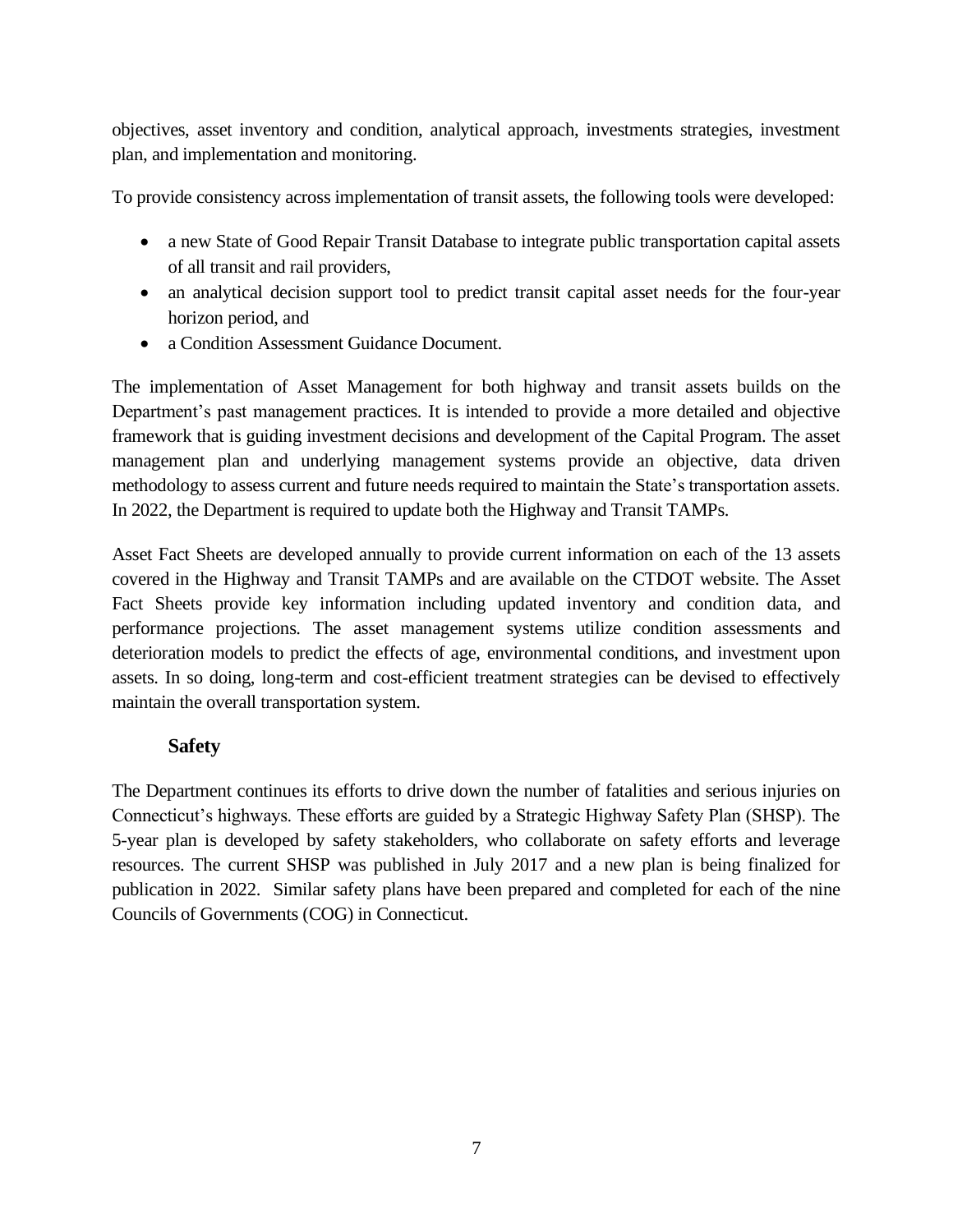In 2021, the Department issued the CTDOT Comprehensive Pedestrian Safety Strategy, outlining key tactics and programs to increase pedestrian safety across Connecticut as national trends and state data point to the need to address pedestrian fatalities and injuries. This strategy recommends a fourpronged approach to tackling pedestrian risks and increasing safety:

- Speed: to reduce and better manage traffic speeds in areas with significant pedestrian activity,
- Crosswalks, Intersections & Streets: to implement safer roadway design,
- Public Awareness, Education & Training: to increase awareness of the problem & promote safer, less risky behaviors, and
- Integrated Safety Program: to align policies and programs that strengthen the state's roadway safety program for motorists and non-motorists.

The CTDOT Comprehensive Pedestrian Safety Strategy also provides background and additional details on CTDOT's policies, funding programs, and initiatives that are playing a role to increase safety and reduce pedestrian fatalities and serious injuries.

The Department has dedicated staff to administer the highway safety program focused on implementing systemic transportation safety improvements. These types of projects focus on providing safety improvements at high-risk locations throughout the transportation network and provide the highest safety benefit for each dollar spent. Systemic safety improvements include:

- Centerline Rumble Strip Projects (CLRS). These are grooves in pavement that produce noise and vibration when tires make contact. They are a proven safety countermeasure to reduce lane departure crashes. Since 2014, approximately 400 miles of CLRS have been installed on both municipal and state roads.
- Statewide Traffic Signal Clearance Interval Retiming Project. Municipally owned and maintained signals are being reviewed to update the yellow and red clearance intervals to be consistent with national best practices.
- A horizontal curve signing project on state roads. Improved horizontal curve delineation is proven to be a cost-effective approach to reducing roadway departure crashes. The locations are being designed in accordance with national standards. Locations in one half of the state are in construction and the remainder will be completed in 2023. The installation of horizontal curve signs on select municipally owned roads has been initiated and is currently in design.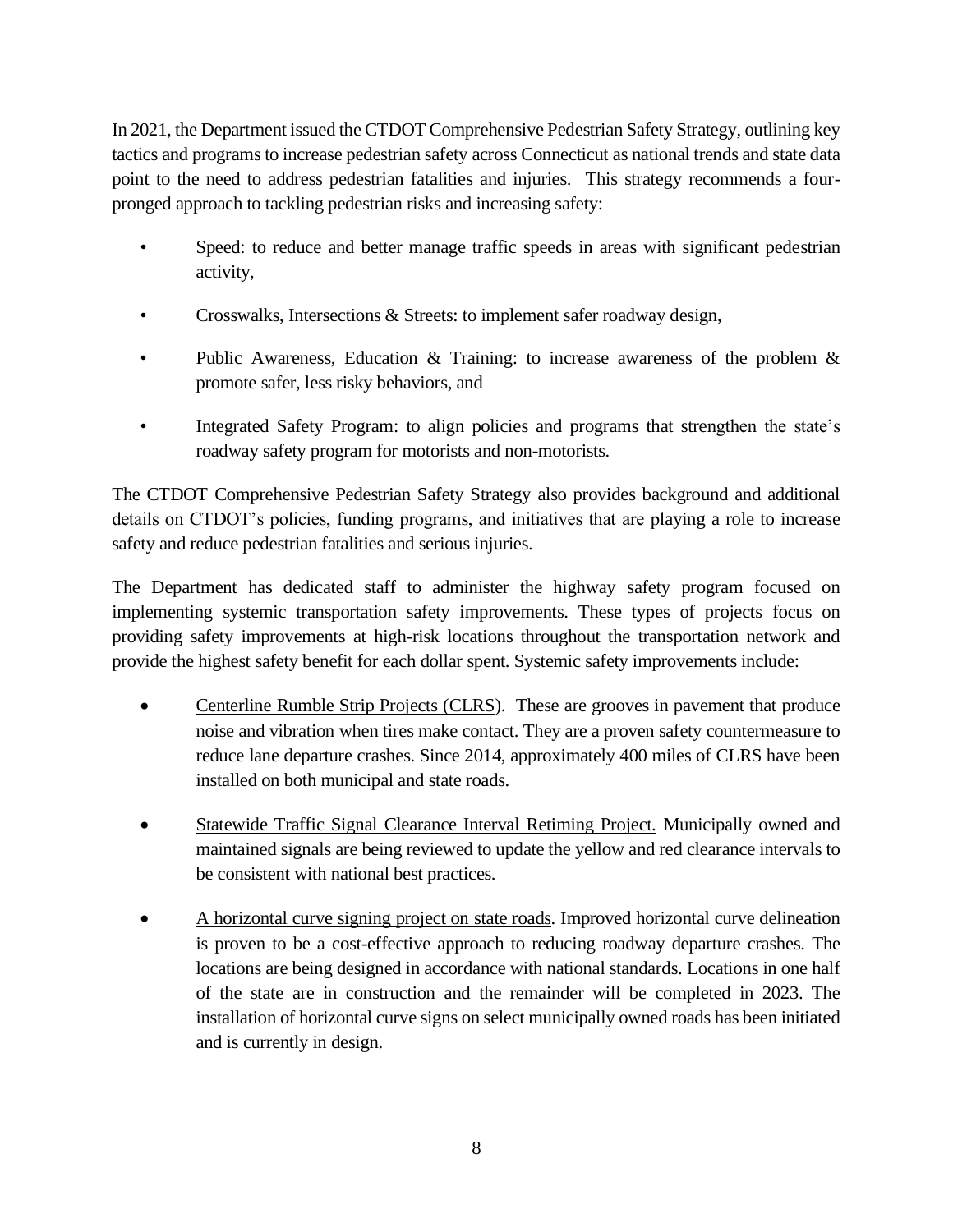- Rectangular Rapid Flashing Beacon (RRFB) installations at uncontrolled mid-block crosswalks on state and municipal roads. RRFBs are a Proven Safety Countermeasure and research indicates that there is a forty seven percent (47%) reduction in pedestrian crashes after installing an RRFB. RRFBs are a lower cost alternative to traffic signals and research has shown high motorist yielding rates. All locations on state roads are to be completed in 2023 and design of RRFBs at similar locations on municipal roadways will begin in 2022.
- High Friction Surface Treatment (HFST) installations are intended to mitigate the frequency of roadway departure crashes. These treatments will be completed at select locations on state roadways in 2022. This will be a rolling program that will address yearly new locations as they are identified.

The Department worked with the Connecticut Transportation Safety Research Center at UCONN to develop a state-of-the-art safety management system. The software tool allows network-level screening and diagnosis of CT's roads and safety appurtenances. The tool enhances countermeasure selection and safety effectiveness evaluation for use in project selection and development. As part of the recently passed Federal Infrastructure Investment and Jobs Act, States are required to complete a vulnerable road user safety assessment within two years. The software tool will be enhanced to provide this data.

Established in 2021 by the Connecticut General Assembly, the Vision Zero Council is an interagency work group tasked with developing statewide policy to eliminate transportation related fatalities and severe injuries involving pedestrians, bicyclists, transit users, motorists, and passengers. Regular meetings have been initiated, public advisory committees are being formed, and a website has been launched for the Vision Zero Council: [What Is The Vision Zero Council \(ct.gov\)](https://portal.ct.gov/DOT/VisionZeroCouncil/WhatIsTheVisionZeroCouncil?utm_medium=email&utm_campaign=CTDOT%20ANNOUNCES%20LAUNCH%20OF%20NEW%20VISION%20ZERO%20COUNCIL%20WEBSITE%20FOR%20TRAFFIC%20SAFETY%20INFORMATION%20AND%20AN%20INVITATION%20FOR%20PUBLIC%20ENGAGEMENT&utm_content=CTDOT%20ANNOUNCES%20LAUNCH%20OF%20NEW%20VISION%20ZERO%20COUNCIL%20WEBSITE%20FOR%20TRAFFIC%20SAFETY%20INFORMATION%20AND%20AN%20INVITATION%20FOR%20PUBLIC%20ENGAGEMENT+CID_37d7d762bb1c8b6b4b7b5bf9ae1f781d&utm_source=DOT%20Campaign%20Monitor&utm_term=Vision%20Zero%20Council) This Council will help to advise the Department, the legislature, and other state agencies, in ways to advance transportation safety in Connecticut.

#### **Project Delivery**

<span id="page-11-0"></span>Delivery of high-quality projects within established budgets and schedules is a priority for the Department. The Department is pursuing this goal in multiple ways. Two major efforts are the implementation and further refinement of project delivery methods and project management tools. The major efforts related to project delivery methods is the implementation and refinement of alternative project delivery methods. The major efforts related to project management are the implementation and refinement of scheduling, process, and document control solutions.

Project delivery methods currently established for use by the Department, include Design Bid Build (DBB), Design Build (DB), Construction Manager at Risk (CMR), Construction Manager General Contractor (CMGC), and Public Private Partnership (PPP). Within the scope of each of these delivery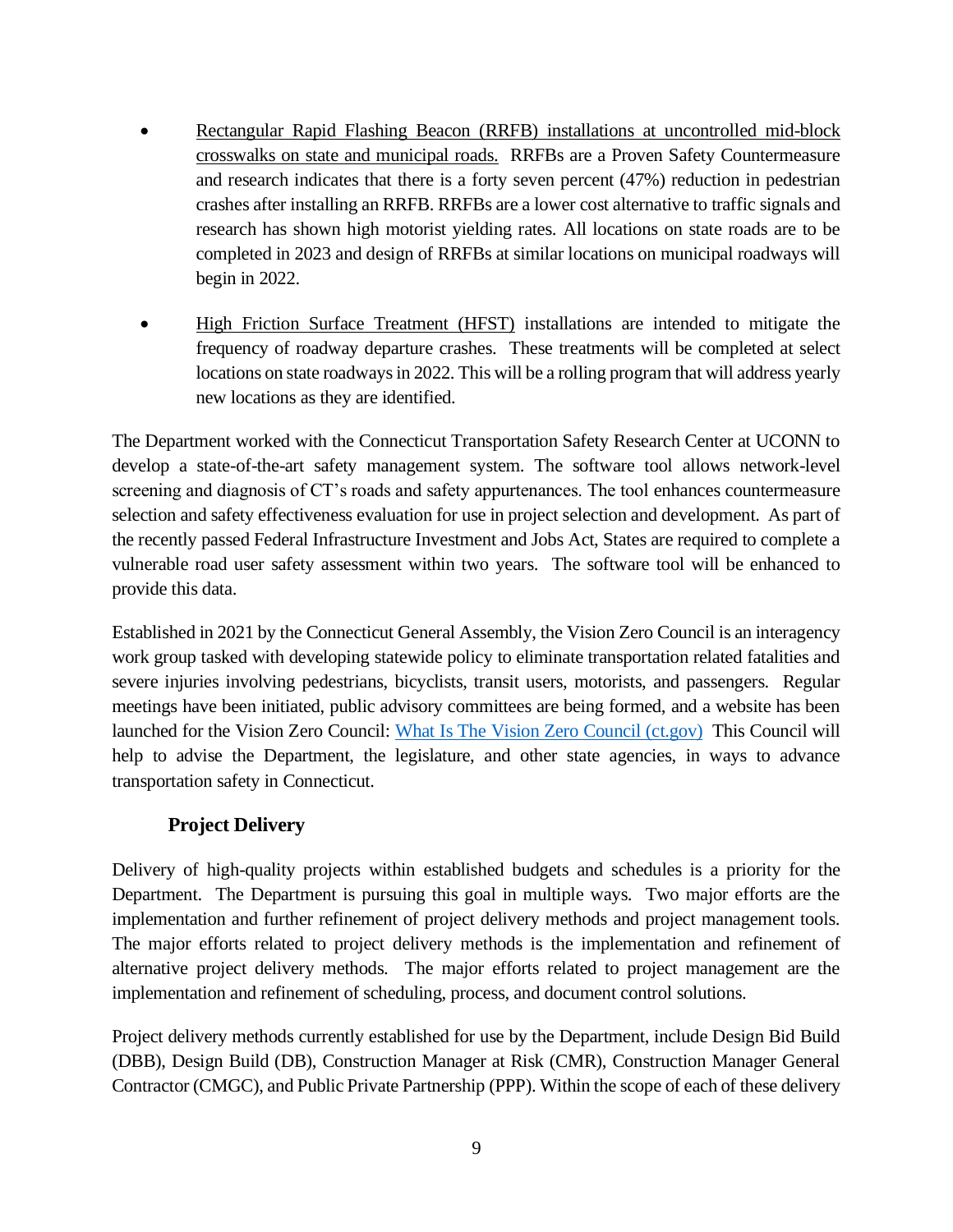methods, the Department encourages the use of innovative construction and design techniques, and continual process improvement. The implementation of the multiple delivery methods and continual process improvement has allowed the increase of delivery capacity over the past year. The Department is continuing to leverage these resources to prepare for and deliver the expanded program funded by the federal infrastructure bill.

In addition to the contracting methods outlined above, the Department has also implemented processes and techniques to accelerate DBB project delivery when possible. Alternative contracting, and accelerated DBB have evolved into critical tools employed as part of the Department's strategy to expedite project delivery and deliver the expanded program.

The use of DB, accelerated DBB, and other methods allow the expansion and contraction of project delivery capability. However, even when using alternative contracting methods there are certain functions that require action and oversight by experienced Department personnel. With the large number of new employees hired in the last few years due to staff retirements, as well as the increased personnel needed to deliver the expanded Capital Program, the Department is presented with resource challenges to support specialized capital projects and implement innovative procurement processes.

Project Management improvement related to project delivery techniques include further refinement of scheduling, document, and process control software. The Department is using Microsoft Project to define the design and construction process into measurable tasks so the Project Manager can anticipate and mitigate delays. The Department continues to develop and implement a document and process control software system named COMPASS that can accept and track data from various sources, including project schedules, ROW, Environmental Permitting, cost estimates, document submittals, and transmittals, allowing project managers to better track and control schedules and costs. COMPASS provides Ball-In-Court document control functionality to more efficiently create, route for review, sign, approve and deliver project documents. Also, Microsoft Project templates were developed for a variety of project types and have been integrated into COMPASS to create tracking for design and construction tasks. This will allow the Department to develop program wide reports that can be used to track tasks that are late or at risk of being late. Using these two software applications have resulted in a more efficient use of resources and improved on-time delivery.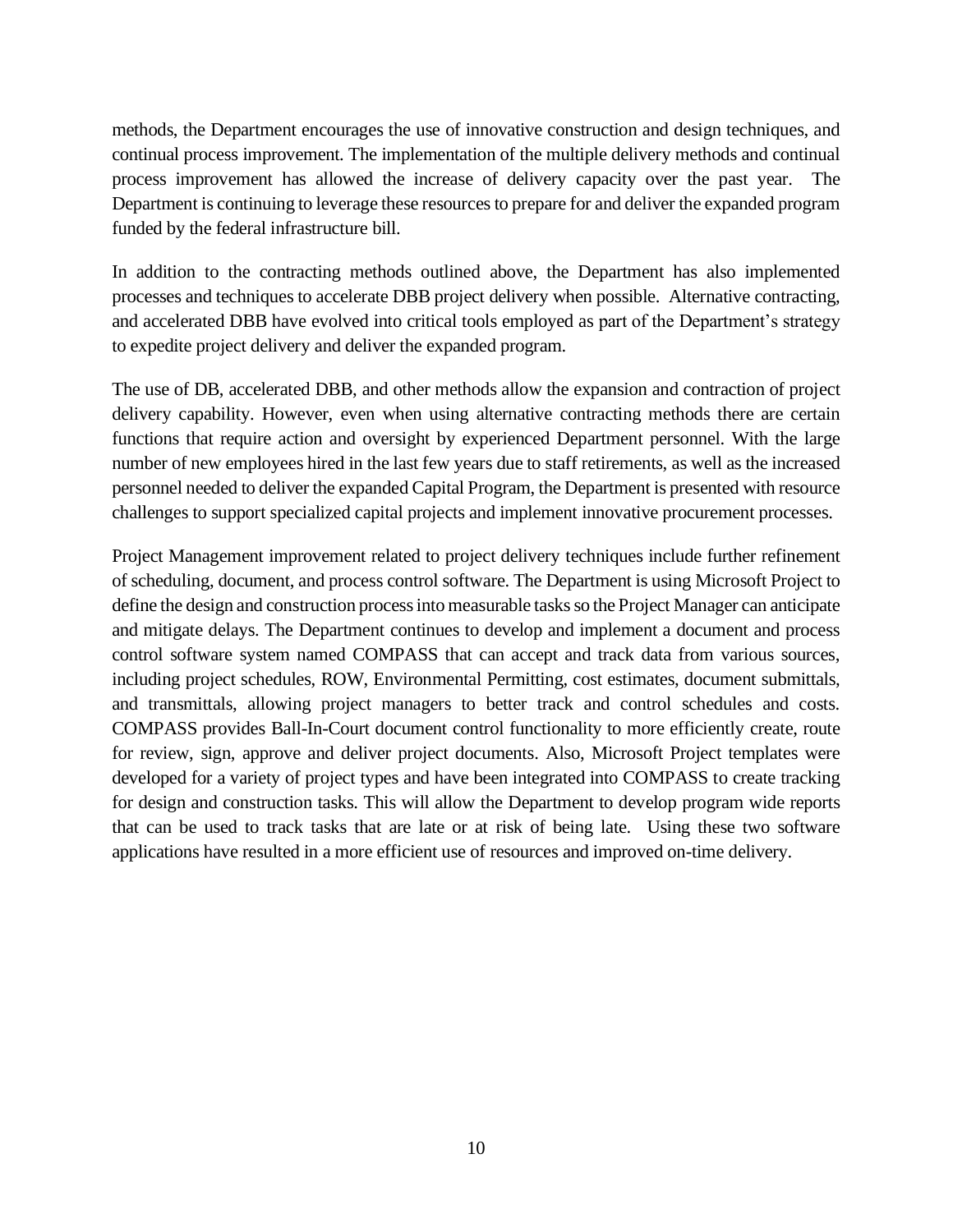## <span id="page-13-0"></span>**Financing of the Capital Program**

#### **Available Funds**

<span id="page-13-1"></span>The Capital Program is funded with a mix of state and federal funding. Historically, federal monies accounted for seventy to eighty percent (70-80%) of the Department's capital program. However, this has changed in recent years with an influx of state bond funding for programs such as the:

- Fix-it-First Road and Fix-it-First Bridge,
- Local Transportation Capital Improvement Program (LOTCIP), and
- Funds provided through Public Act 15-1, Connecticut's infrastructure improvement program.

These additional state investments have increased the State's participation percentage to approximately fifty to sixty percent (50-60%) of the total Capital Program funding, depending on the year (See Figure A).

Available Capital Program funding includes any carry forward balances, or funds made available in a previous year but not yet committed to a specific project. It is common for funding to be made available for use on specific projects that may take multiple years to construct, or for the procurement of items such as rail cars or busses that may take several years to be delivered. Available Capital Program funding can also include funds released from completed projects, which become available to re-use.

#### **Special Tax Obligation (STO) Bonding process**

<span id="page-13-2"></span>The process begins when the State Legislature passes bond *Authorizations* that allow the Department to utilize bond funds for transportation purposes. Before the Department can utilize the bond funds, the State Bond Commission (SBC) must *Allocate* the funds at one of its monthly meetings. After the SBC has approved the allocation of funds, the Department can request the funds be *Allotted* to a specific project, through the submission of an allotment request to the Office of Policy and Management (OPM). Once OPM has approved the allotment request and forwarded it to the Office of the State Comptroller, where it is posted in CORE-CT, the funds are available for expenditure on the project.

It is the Department's practice to ensure that *Authorization, Allocation and Allotment* of *sufficient* funds for each project occurs prior to advertising and awarding the construction contract. This is accomplished by establishing the budget before work commences. The process can result in the appearance that money is not being spent since the actual draw-down of funds will not occur immediately, but rather as the work is completed and accepted.

However, the Department is always financially ready to reimburse valid contract expenses. Undertaking large capital projects such as the reconstruction of I-91 and the Charter Oak Bridge in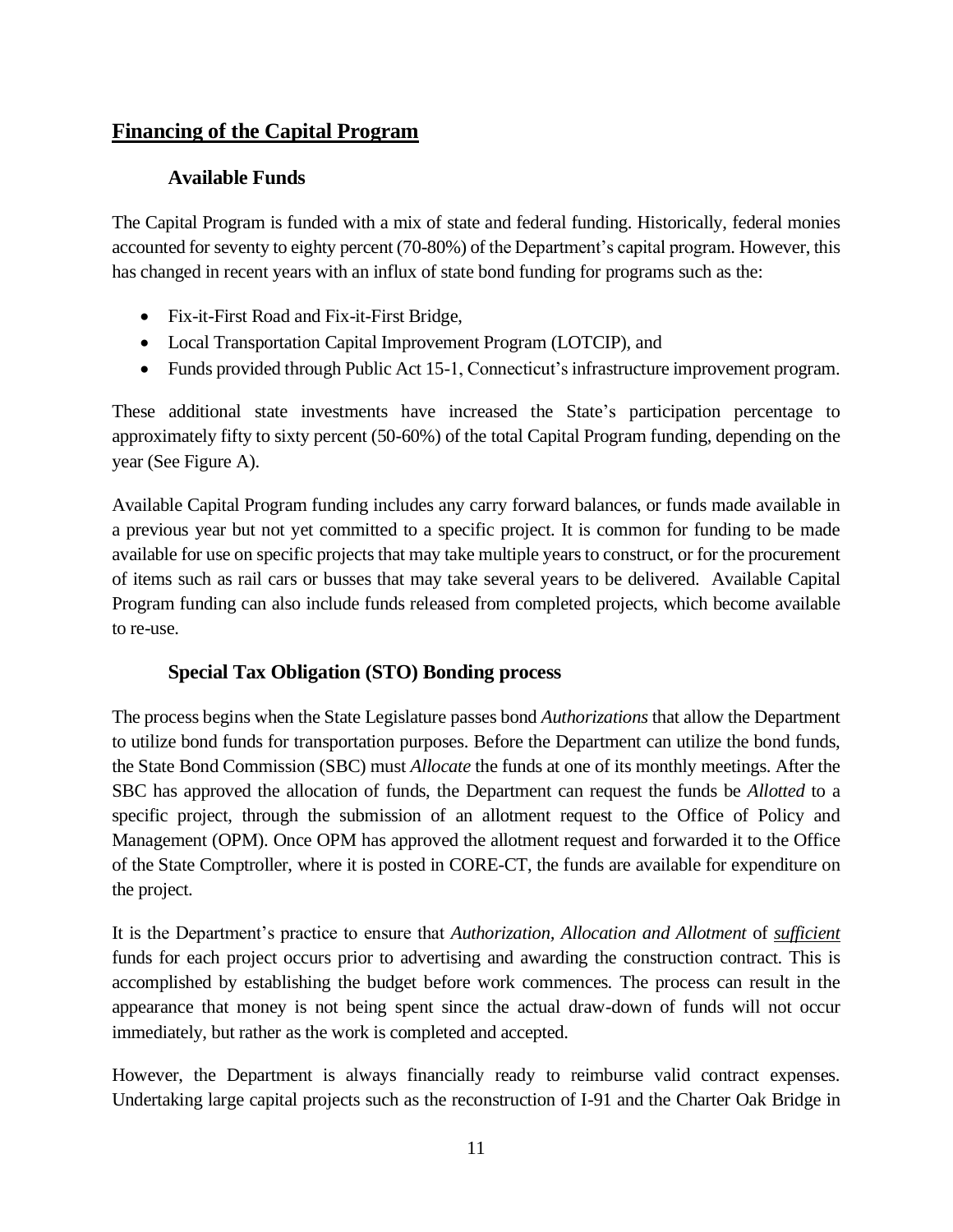Hartford at a cost of \$240 million, or the replacement of the I-84 Rochambeau Bridge in Newtown at a cost of \$53 million, or the installation of a new rail interlocking and reconstruction in Norwalk at \$250 million, are just a few examples of many on-going multi-year projects. Similarly, the purchase of high value rail cars and buses are budgeted upfront, have small payments when the order is placed and larger payments during production, delivery, and acceptance.

The sale of bonds by the Office of the Treasurer does not occur until the money is required to pay project costs. The amount of bonds sold for the Capital Program is based on the estimated cash flow requirements of current projects, not on the amount of bond authorizations or bond allocations. Annually, the Office of the State Treasurer has typically issued \$850 million of STO Infrastructure bonds. Bonds are sold to investors and bond proceeds are used to pay for project costs. The cost to the State (the taxpayer) occurs as the State makes principal and interest payments on the bonds that were sold. Bonds sold are typically 20-year bonds, which means that 1/20th of the cost is paid back the first year after the bonds are sold, 1/20th the second year, and so on, for 20 years. The funding required to make the payments is called debt service which is paid for with revenue from the STF. The STF is funded with state gas taxes, motor vehicle license, registration and other fees, and a portion of the motor vehicle sales tax. It is important to note that the issuance of bonds and associated debt service is administered by the Office of the Treasurer.

#### **Special Transportation Fund**

<span id="page-14-0"></span>The Special Transportation Fund (STF) is a dedicated fund used for transportation purposes. The primary purpose of the fund is to support the financing of state highway and public transportation improvements, as well as the ongoing operations of the Connecticut Department of Transportation and the Department of Motor Vehicles (DMV). For several years annual STF expenditures (operating plus capital) have exceeded the annual STF revenues; therefore, the STF had been realizing a net annual deficit. Recently, the STF has realized an increase in revenues due to higher than anticipated sales tax and oil company receipts and a decrease in expenditures due to temporary federal support for transportation operations. According to the 12/20/21 forecast from the Office of Policy and Management, the STF is projected to end FY2022 with an operating surplus of \$255 million, and the STF fund balance on June 30, 2022 will be \$496 million.

#### **Role of Federal Funds**

<span id="page-14-1"></span>While state funding has taken on a more prominent role in recent years, federal funds still play a critical role in transportation funding for Connecticut. The Department has four major sources of federal funding, all of which fall under the umbrella of the U.S. Department of Transportation (USDOT): the FHWA, the FTA, the Federal Railroad Administration (FRA) and the National Highway Traffic Safety Administration (NHTSA).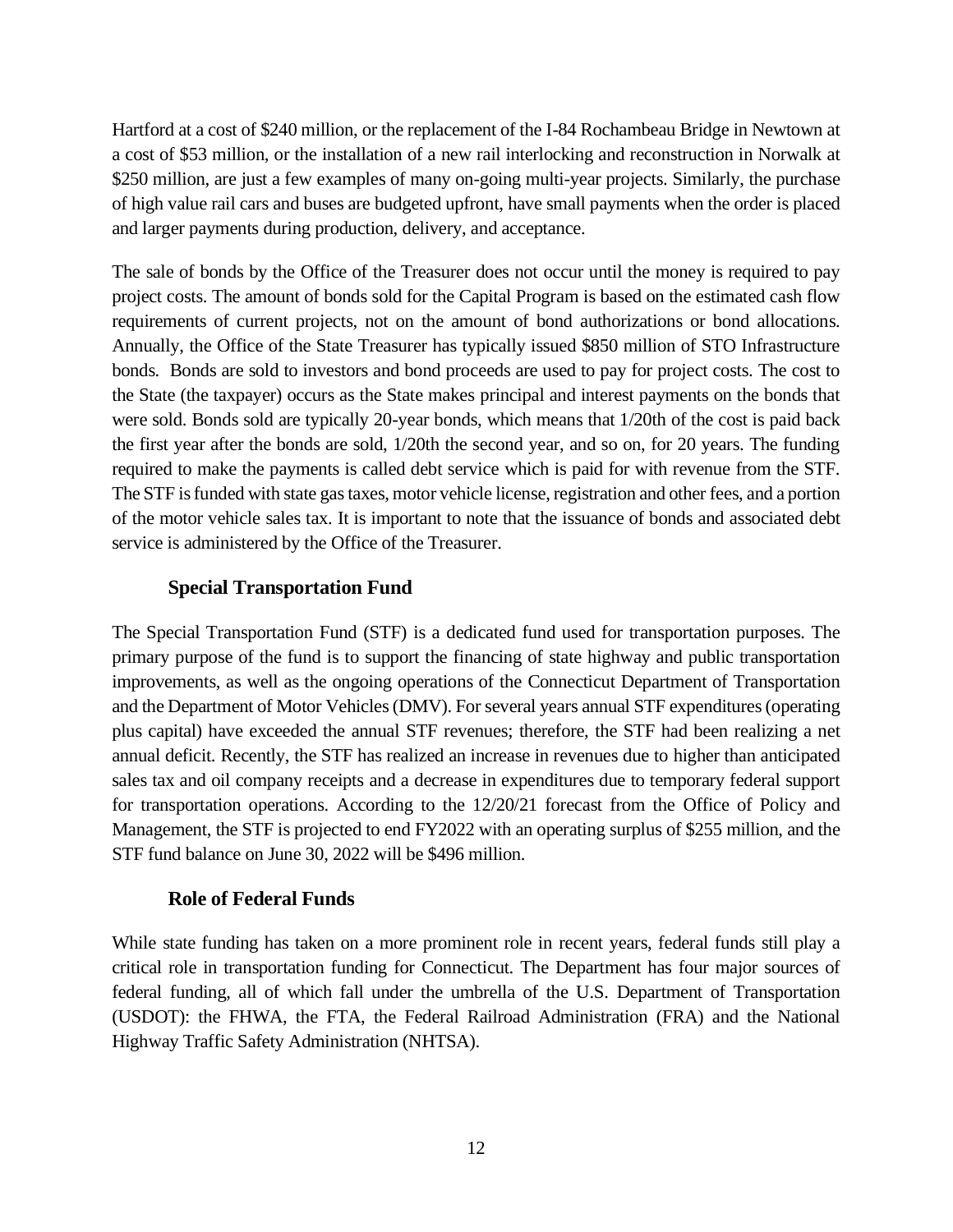The Department prepares a Statewide Transportation Improvement Program (STIP) in collaboration with our stakeholders. The STIP lists all proposed highway and public transit projects to be undertaken utilizing Federal Highway and Federal Transit Administration funding.

The Capital Plan assumes a federal funding level of approximately \$1.0 billion. This includes anticipated FHWA, FTA, and NHTSA funding. Total new federal funding received for FFY 2021 was \$811 million. It includes \$55.0 million of additional funding that was received from FHWA near year-end as part of an annual redistribution of additional funding. The Department's demonstrated ability to immediately utilize the additional federal funds resulted in a successful application to FHWA.

#### **Competitive and Discretionary Grants**

<span id="page-15-0"></span>Federal earmarks and discretionary program funding have both played a significant role in the past for the Department's Capital Program. Examples include highway funding for the Q Bridge, Intercity and High-Speed Rail funding for the Hartford Line, FRA's State of Good Repair Partnership Grant Program supporting the WALK Moveable Bridge Replacement; FRA's Consolidated Rail Infrastructure and Safety Improvements (CRISI) Program supporting the construction of the Windsor Locks Station on the Hartford Line as well as FTA's Low or No Emissions Program supporting the purchase of electric buses.

The Bipartisan Infrastructure Law continues and expands the role of discretionary and competitive grant programs. State and local governments can look forward to these new & expanded competitive grant programs anticipated to launch over the course of the next year:

• Safe Streets and Roads for All (\$5B, new) – This program will provide funding directly to local governments to support efforts to advance "vision zero" plans and other capital improvements to reduce crashes and fatalities, especially for cyclists and pedestrians.

• Rebuilding American Infrastructure with Sustainability and Equity (RAISE) Grants (\$15B, expanded) – RAISE grants support surface transportation projects of local and/or regional significance.

• Infrastructure for Rebuilding America (INFRA) Grants (\$14B, expanded) – INFRA grants will offer needed aid to freight infrastructure by providing funding to state and local government for projects of regional or national significance.

• Federal Transit Administration (FTA) Low and No Emission Bus Programs (\$5.6B, expanded) – BIL expands this competitive program which provides funding for the purchase or lease of zeroemission and low-emission transit buses as well as acquisition, construction, and leasing of required supporting facilities.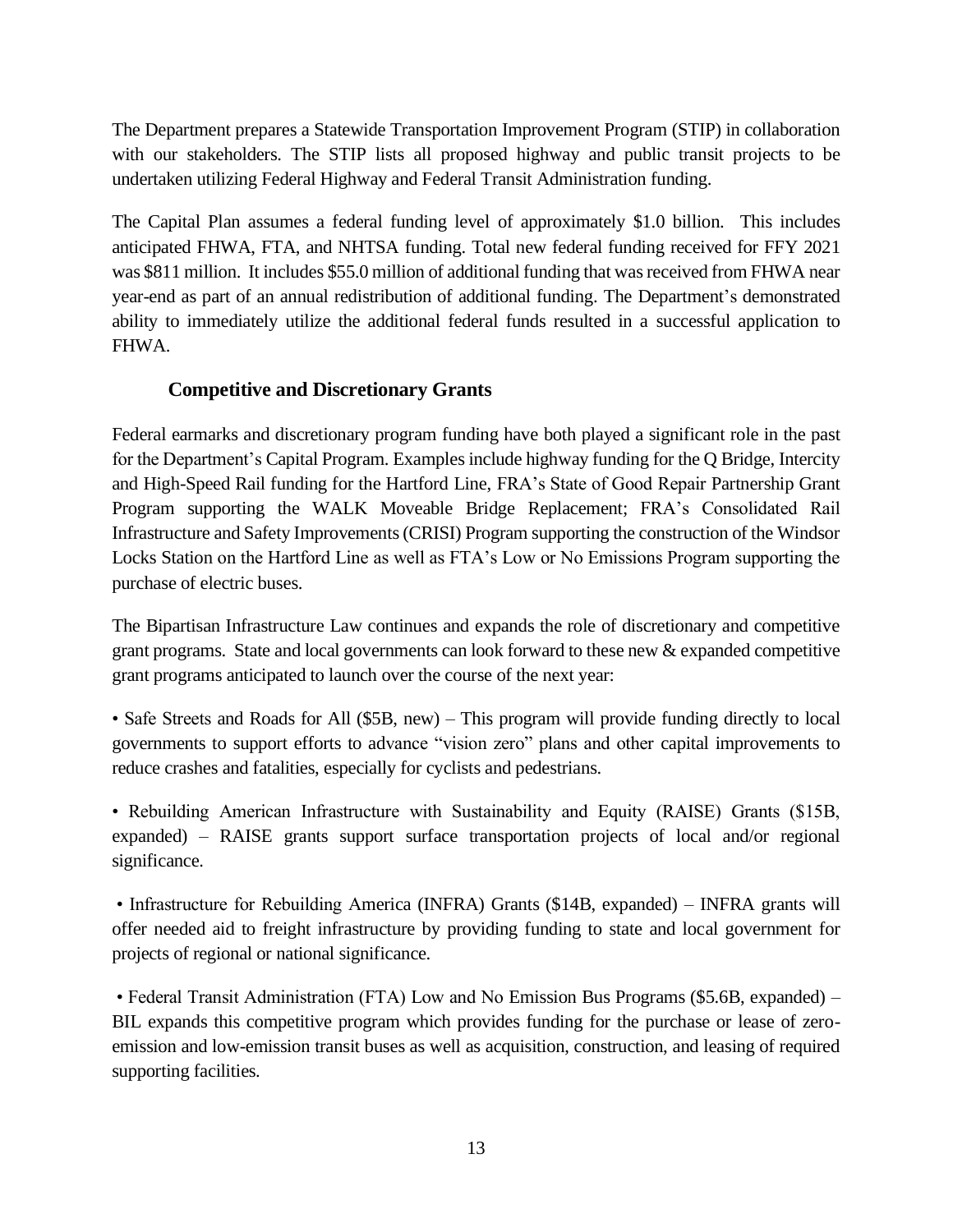• FTA Buses + Bus Facilities Competitive Program (\$2.0B, expanded) – This program provides competitive funding to replace, rehabilitate, and purchase buses and related equipment and to construct bus-related facilities including technological changes or innovations to modify low or no emission vehicles or facilities.

• Capital Investment Grants (CIG) Program (\$23B, expanded) – The BIL guarantees \$8 billion, and authorizes \$15 billion more in future appropriations, to invest in new high-capacity transit projects.

• MEGA Projects (\$15B, new) – This new National Infrastructure Project Assistance grant program will support multi-modal, multi-jurisdictional projects of national or regional significance.

• Federal Highway Administration (FHWA) competitive grants for nationally significant bridges and other bridges (\$12.5B, new) – This new competitive grant program will assist in rehabilitating or replacing bridges, including culverts.

• FTA All Station Accessibility Program (\$1.75B, new) – This competitive grant program will provide funding to legacy transit and commuter rail authorities to upgrade existing stations to meet or exceed accessibility standards under the Americans with Disabilities Act.

• Charging and fueling infrastructure discretionary grants (Up to \$2.5B, new) – This discretionary grant program will provide up to \$2.5 billion in funding to provide convenient charging where people live, work, and shop.

• Reconnecting Communities Pilot Program (\$1B, new) – This new competitive program will provide dedicated funding for planning, design, demolition, and reconstruction of street grids, parks, or other infrastructure.

• Rural Surface Transportation Grant Program (\$2B, new) – This new competitive grant program will improve and expand surface transportation infrastructure in rural areas, increasing connectivity, improving safety and reliability of the movement of people and freight, and generate regional economic growth.

#### **Management of FHWA Funding**

<span id="page-16-0"></span>The FHWA is the largest federal funding source for the Department's transportation program and is the primary funding source for highways and bridges. With annual funding from FHWA exceeding \$700 million, the strategic management and utilization of FHWA funds is critical to the Department's Capital Program. Federal funds are distributed to the Department through specific federal-aid programs, each of which has defined eligibility criteria. These criteria are primarily based on geographic area, roadway classification, asset condition, and type of improvement.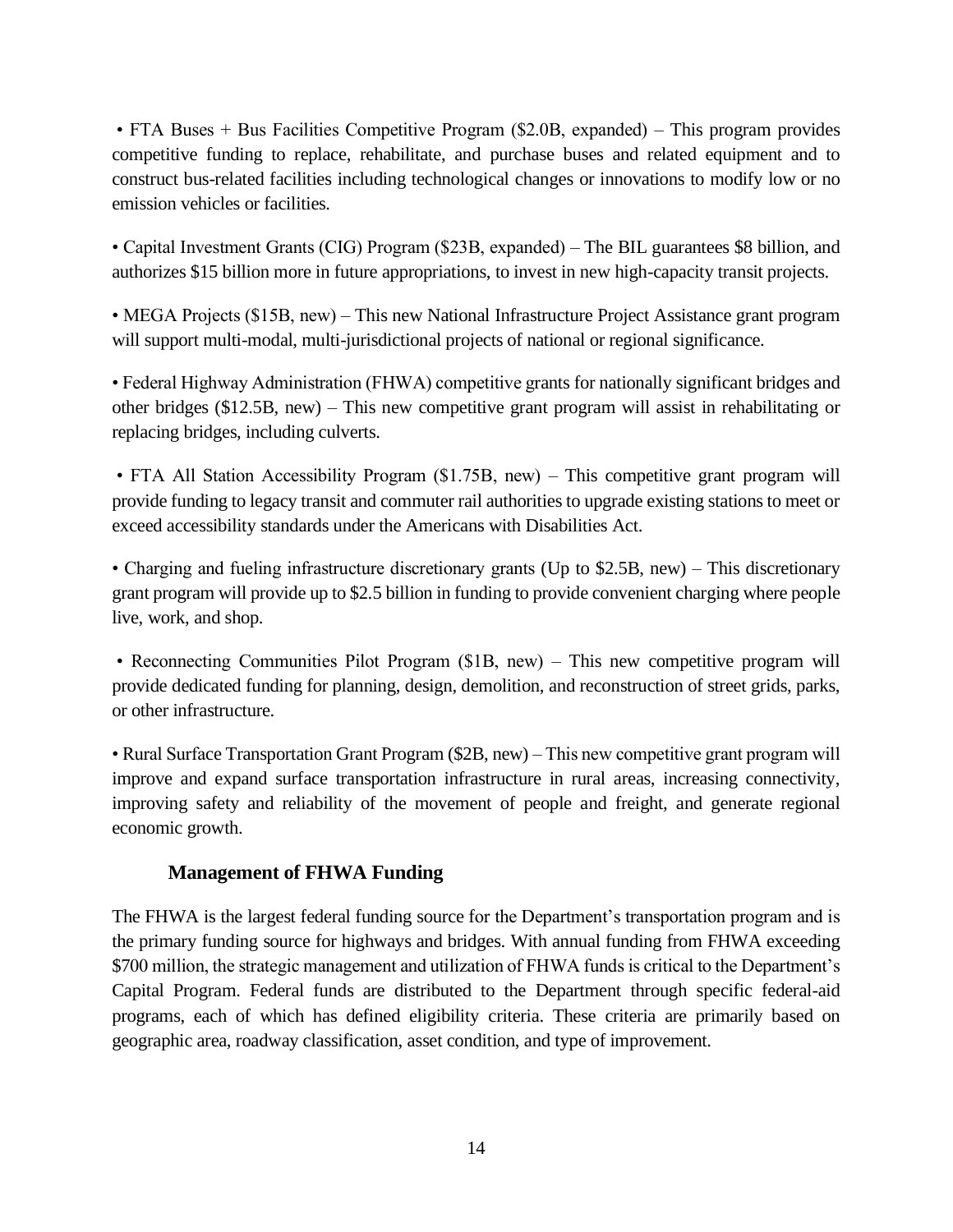FHWA regulations require the Department to "obligate" or commit all regular formula funds authorized for use in any given FFY in that specific year. The Department has consistently obligated all its available Federal funding. This makes the Department eligible to ask for more funds prior to the end of the fiscal year. In fact, over the last five years, the Department received and obligated \$276 million in additional Federal funds. These funds came from other states or unused obligations and federal holdbacks.

In FFY 2021 the Department was extremely successful in its request, receiving and obligating \$55.0 million over and above its original allocation of federal monies. The Department uses a federal financial tool called Advance Construction (AC), particularly for large multi-year projects, which essentially provides for a phased approach to project funding. This mechanism allows the State to request and receive approval to construct a federal-aid project in advance of the availability of authorized federal funds.

#### **Management of FTA Funding**

<span id="page-17-0"></span>The FTA is the primary federal funding source for the Department's Public Transportation Infrastructure program. Annual funding from FTA exceeds \$250 million and has five annual program apportionments. The strategic management and utilization of FTA funds, paying close attention to funding eligibility requirements, is critical to the Public Transportation Capital Program.

FTA requirements and procedures for the management of all FTA grant programs are governed by FTA's Master Agreement. This is the official FTA document containing federal requirements applicable to the FTA recipient and the administration of FTA grants. The Master Agreement is incorporated by reference and is made part of each FTA grant.

The Department is the designated recipient for all FTA programs and is responsible for service and planning decisions for rail, fixed-route bus, and complementary paratransit service in the urbanized areas of the State.

For most regular formula funds authorized, FTA allows four years for funds to be obligated so the funding may be carried forward. This allows for larger projects to be financed with two or more years of apportionment. Additionally, as the designated recipient, the Department programs and plans the formula funding from Section 5307 (the largest FTA source of funds) and creates a funding pool from which capital projects in regions around the State are funded.

The Department does not utilize a formula to reallocate Section 5307 formula funds to the bus operators, rather the funding pool allows for a cooperative, non-discriminatory allocation of funds to different regions based on annual needs. The disbursement of these funds is approved by the MPOs in the Statewide Transportation Improvement Program (STIP). Sub-area split agreements that reflect the annual disbursement of funds by region are created by the Department and executed by the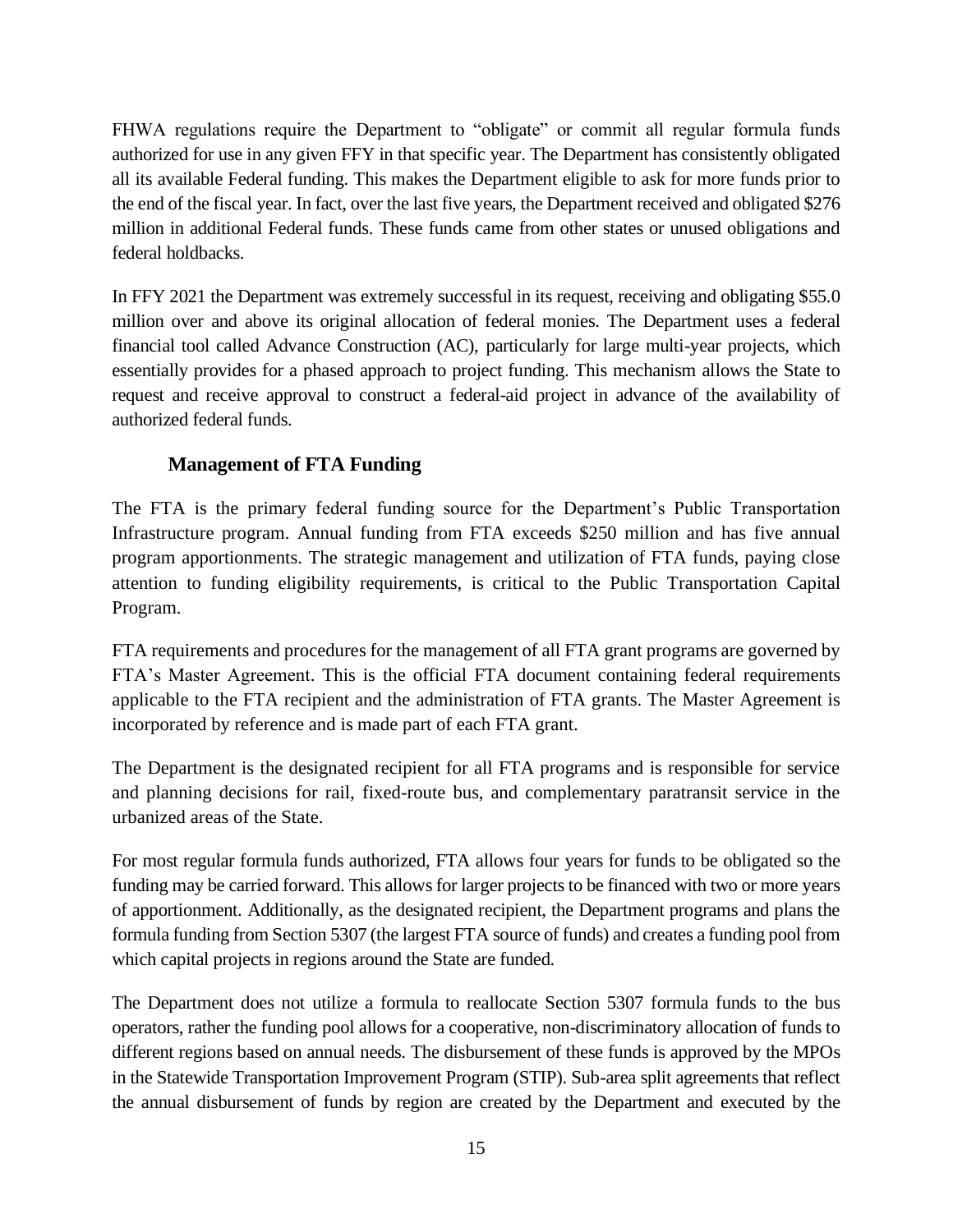operators from each region. This program allows local transit operators to fund major projects for which they may otherwise have never accumulated adequate funds.

FTA requires the recipients of federal funds to develop a finance plan to complete large projects. To achieve this, the Department uses a federal financial tool called Pre-Award Authority, particularly for large multi-year programs, providing for a phased approach to project funding. This mechanism allows the State to request and receive approval to construct a federal-aid project in advance of the availability of authorized federal funds.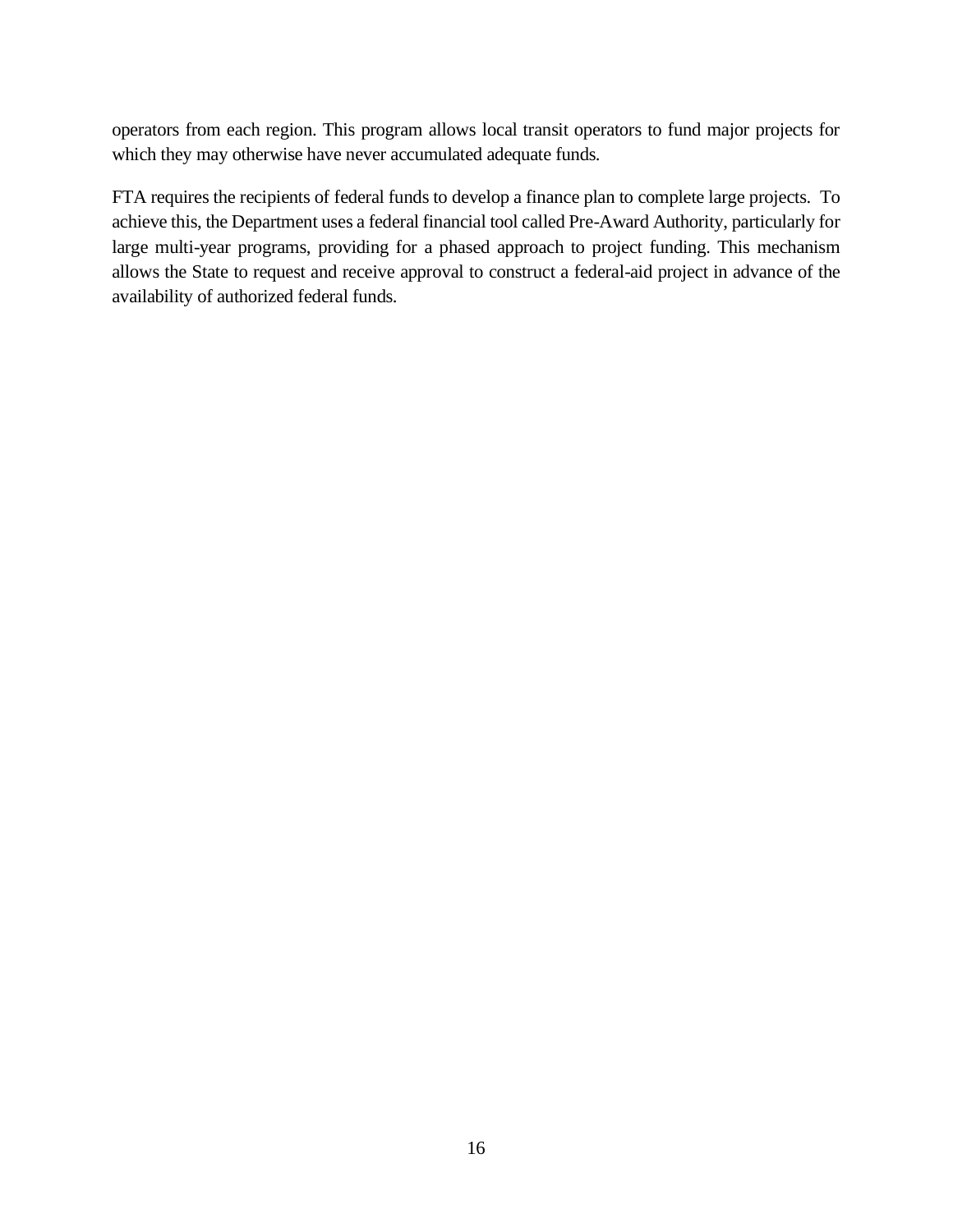## <span id="page-19-0"></span>**Components of the Capital Program**

The Department prioritizes transportation investments that ensure public safety, restore the infrastructure through an asset management approach, improve customer experience, and promote economic development. Key aspects of this program include a focus on climate change mitigation, resilience, equity, and safety while providing healthy and sustainable transportation options for all users.

#### **Public Transportation**

<span id="page-19-1"></span>The Department manages a multi-modal network that includes rail, bus, and paratransit services. This is accomplished through contracts with transit districts, private bus operators, management companies and railroads. It also directly operates two Connecticut River ferry services. The State supplies all or most of the capital assets (rolling stock, maintenance facilities, etc.) required to operate these various services. The Bureau of Public Transportation provides oversight for the Department of these operators as well as public transit funding for urban, small urban, and rural transit providers. These services are the backbone of the State's economy, transporting 81 million people per year (SFY19). Ridership levels on the public transportation system have been temporarily impacted by the COVID pandemic in SFY20 and SFY21. Rail ridership is approximately 50 percent (50%) of pre-COVID levels and bus ridership is approximately 70 percent (70%) of pre-COVID levels. Some ridership trends, such as the shift away from traditional five days per week commutation, are expected to remain beyond the pandemic; therefore, capital priorities for public transportation have shifted from capacity projects to travel time improvement, customer experience and reliability programs.

Public transportation remains an important part of the state's multimodal transportation system that serves a diverse set of users. This system helps businesses thrive, supports economic development, and improves the quality of life for residents and visitors alike.

#### **Highway and Bridge**

<span id="page-19-2"></span>In developing the Highway and Bridge Capital Program, the Department strives to create a mix of projects that address the transportation mobility and safety needs of the entire state. We balance priorities using a variety of criteria such as safety, system preservation, mobility enhancements, and congestion relief. The Department also strives to maintain a balance between the urban and rural programmed work. The federal funding programs have a variety of eligibility criteria to encourage a wide distribution of the types of projects (highway, bridge, complete streets, etc.) as well as the magnitude (dollar value) of the projects. The Department's focus remains on the preservation of the existing infrastructure while integrating enhancements within these projects to improve the quality of life in the communities where the improvements are located. This means maintaining the State's road, bridge and transit facilities in a manner that ensures they last beyond their design life. Rehabilitating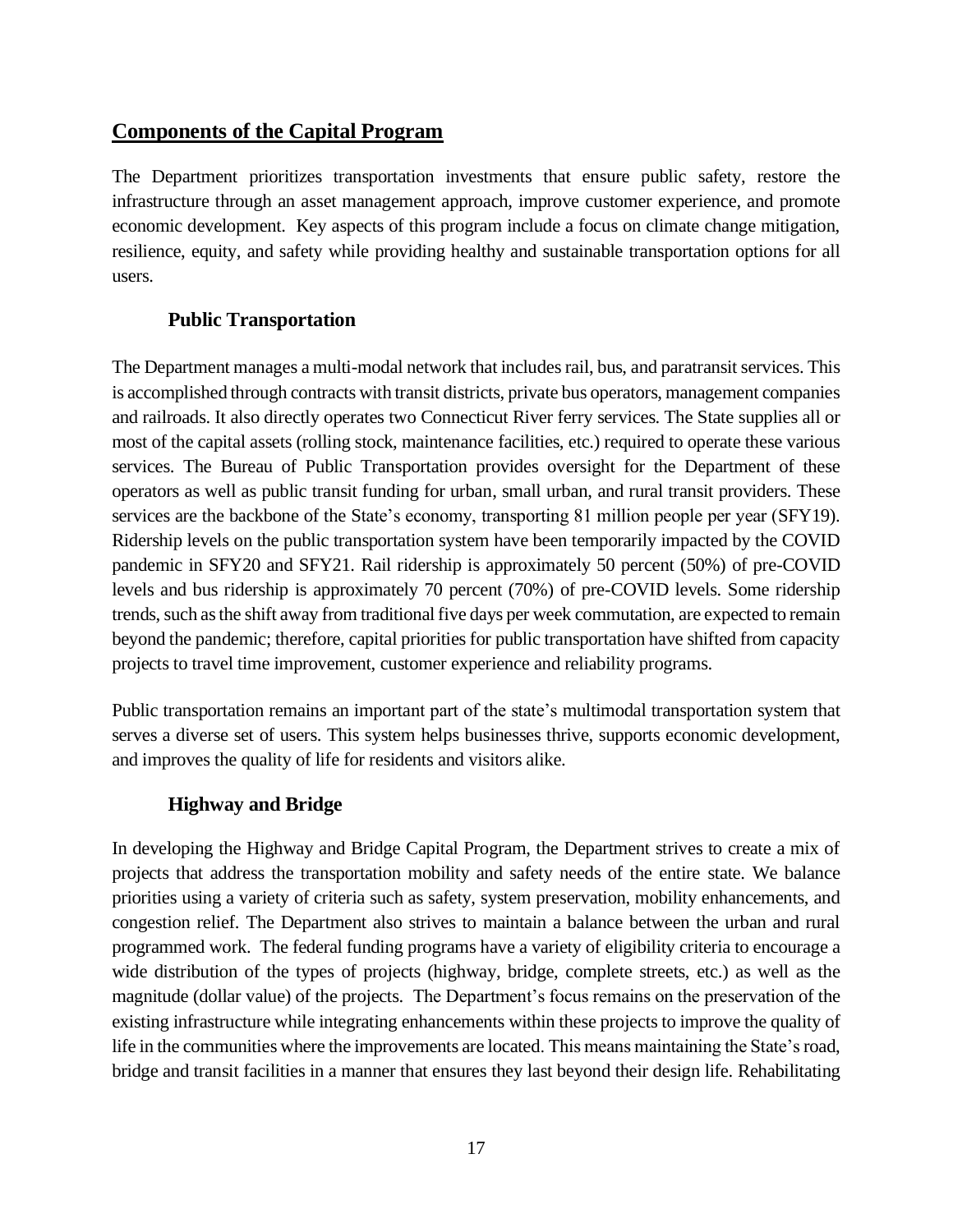and preserving an asset is more cost effective than having to engage in more costly replacement or reconstruction options.

### **Complete Streets**

<span id="page-20-0"></span>Every personal trip includes a movement without a motor vehicle – perhaps walking, biking, or using a wheelchair. The Department's policy is to enable safe, convenient, and comfortable travel for all citizens whether they are on foot, bicycle, or other mobility device. The Department is committed to providing the balance of modes that Connecticut's residents and economy require. This concept of serving all transportation modes in an integrated manner is called "Complete Streets."

The Department has implemented a Complete Streets Policy for the whole agency through training, design guidance, funding, data collection, and plans to monitor the output through performance measures. Complete Streets is a means to provide safe access for all users (pedestrians, persons using mobility aids, bicyclists, transit users and vehicle operators) by providing a comprehensive, integrated, and connected multi-modal network of transportation options.

The Department completed a Road Diet study in June 2021. A road diet typically involves reducing the number of travel lanes and repurposing that space for other travel modes without physical modification to the roadway width. The purpose of the study was to evaluate implementing road diets as a systemic safety countermeasure and to improve access for alternative travel modes along multilane undivided state routes. The goal of the study is to identify roadways where a road diet could be utilized to improve safety and enhance alternative travel mode mobility on the State highway system. Candidate segments throughout the State have been identified and will be evaluated through future Department and Town coordination. Vendor in Place (VIP) and pavement preservation projects present opportunities for these recommendations to be implemented.

Connecticut law requires a comprehensive Complete Streets approach to the planning, design, construction, and operation of public roads. Also, the law (Public Act No. 09‐154) specifically requires that the Department expend at least one percent (1%) of the total annual budget for projects that provide facilities for cyclists and pedestrians. The Department has routinely exceeded this spending mandate. Over the last five years an average of three-point-seven-five percent (3.75%) of the program has been used to create and enhance walkways, bikeways, and various associated amenities.

The Department awarded 45 projects in SFY21 that included elements for pedestrians or bicyclists, such as sidewalks, ramps, pedestrian signals, push‐buttons, signs, and pedestrian/bicycle trails. The total dollars expended for these items was approximately \$21.9 million in SFY 2021, which is about three-point-eight percent (3.8%) of the SFY21 total funds awarded for the construction, restoration, rehabilitation, or relocation of roads in the state.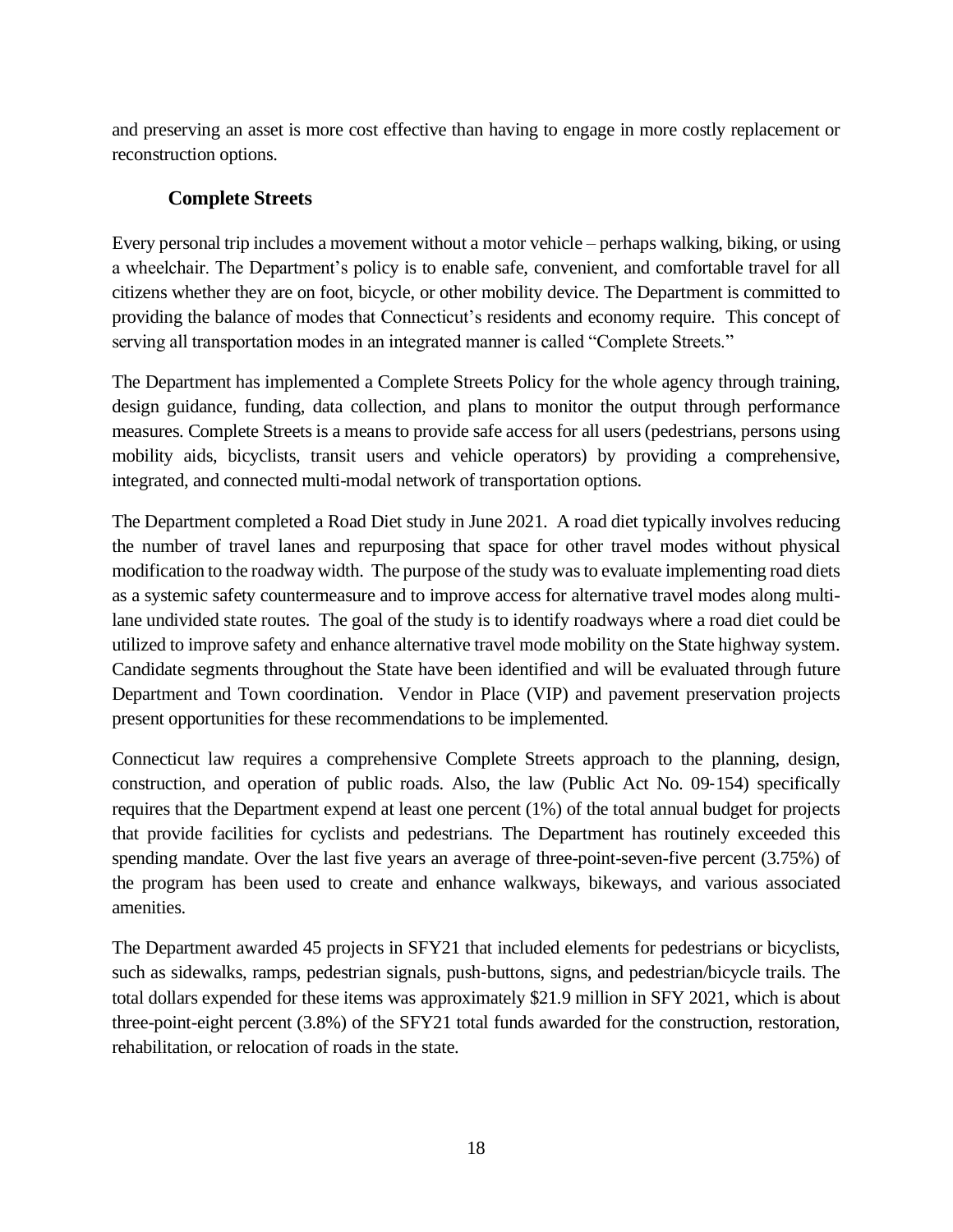Roundabouts are a significant safety improvement as they result in an eighty percent (80%) reduction in severe crashes and a fifty percent (50%) reduction in overall crashes as compared to a typical intersection. As a result of these safety improvements, the Department is constructing roundabouts at select locations throughout the State. Roundabouts reduce delay and congestion, provide safe and defined pedestrian crossings, and are aesthetically pleasing. The Department has completed 12 roundabouts throughout the State, and another 14 locations are being considered.

The Department also continued the Community Connectivity Grant Program in SFY21, awarding state bond-fund grants for 10 additional municipal projects. The program provides construction grants to municipalities for projects that improve facilities to connect pedestrians, bicyclists, and transit users to neighborhood, city, and town centers. The program has awarded grants to 90 projects over the last few years. The program is being expanded from \$10 million annually to \$15 million annually.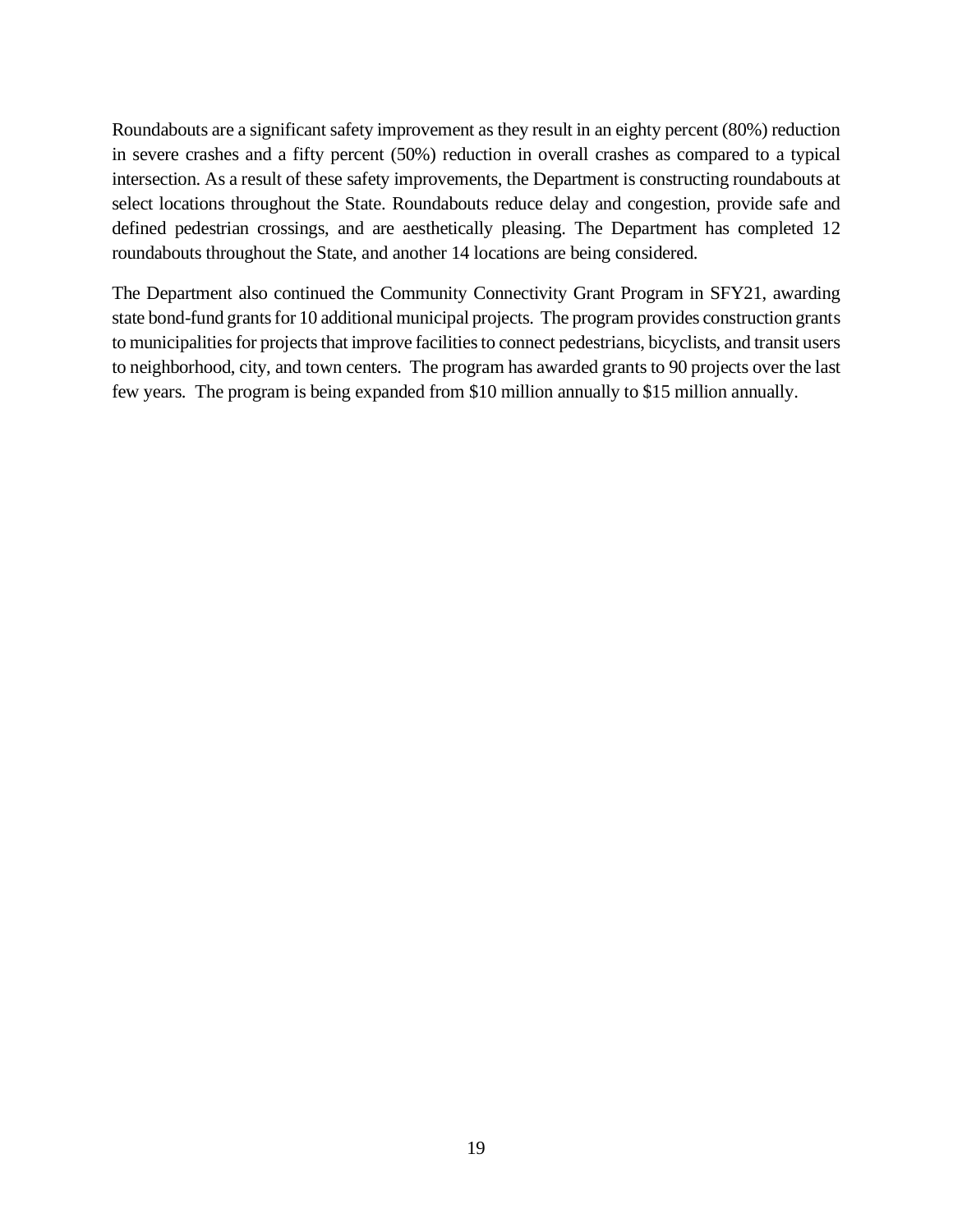## <span id="page-22-0"></span>**The Capital Construction Program**

The Department's *Capital Construction Program* is a subset of the overall capital funding program. The Capital Construction Program is multimodal, with highway and bridge construction constituting much of the program. The Capital Construction Program does not include equipment procurement, such as rail cars or replacement buses. It does, however, include projects such as the catenary replacement program, track speed improvements, and rail station construction.

Connecticut's infrastructure needs, like most states throughout the nation, exceed the financial resources to address them all. Therefore, having a clearly defined project purpose and need and committing the State's financial resources to the most critical transportation deficiencies is more important than ever. One of the main priorities of the Capital Construction Program is preservation of our existing multimodal assets and maintaining them through a systematic Asset Management Program.

For planning purposes, roughly twenty five percent (25%) of the Capital Construction Program funding is utilized for preliminary engineering and the purchase of property rights for projects. The remainder of the Capital Construction Program funding is dedicated to the construction phase. The construction phase includes:

- The amount of the awarded construction contract,
- *Plus* a contingency budget for extra work and change orders,
- *Plus* the Department's costs to manage and oversee the work, and
- *Plus* any utility relocation costs.

A summary of the project delivery statistics for the previous two years in addition to the estimated figures for FFY 2022 are shown in the table below. (Note: all dollar amounts are in millions, values only represent Department advertised low bid contracts).

|                                | <b>FFY 20</b> | <b>FFY 21</b> | $FFY 22*$ |
|--------------------------------|---------------|---------------|-----------|
| Number of Projects             | 80            | 75            | 73        |
| <b>Construction Bid Amount</b> | \$486         | \$608         | \$800     |
| <b>Total Construction Cost</b> | \$608         | \$760         | \$1,000   |

\*FFY 22 figures are estimated

From the table above, it's important to note that the number and dollar amount of projects fluctuates on an annual basis. In some years there are many smaller projects being advertised; in other years, a large project may be delivered that will be paid for over several years.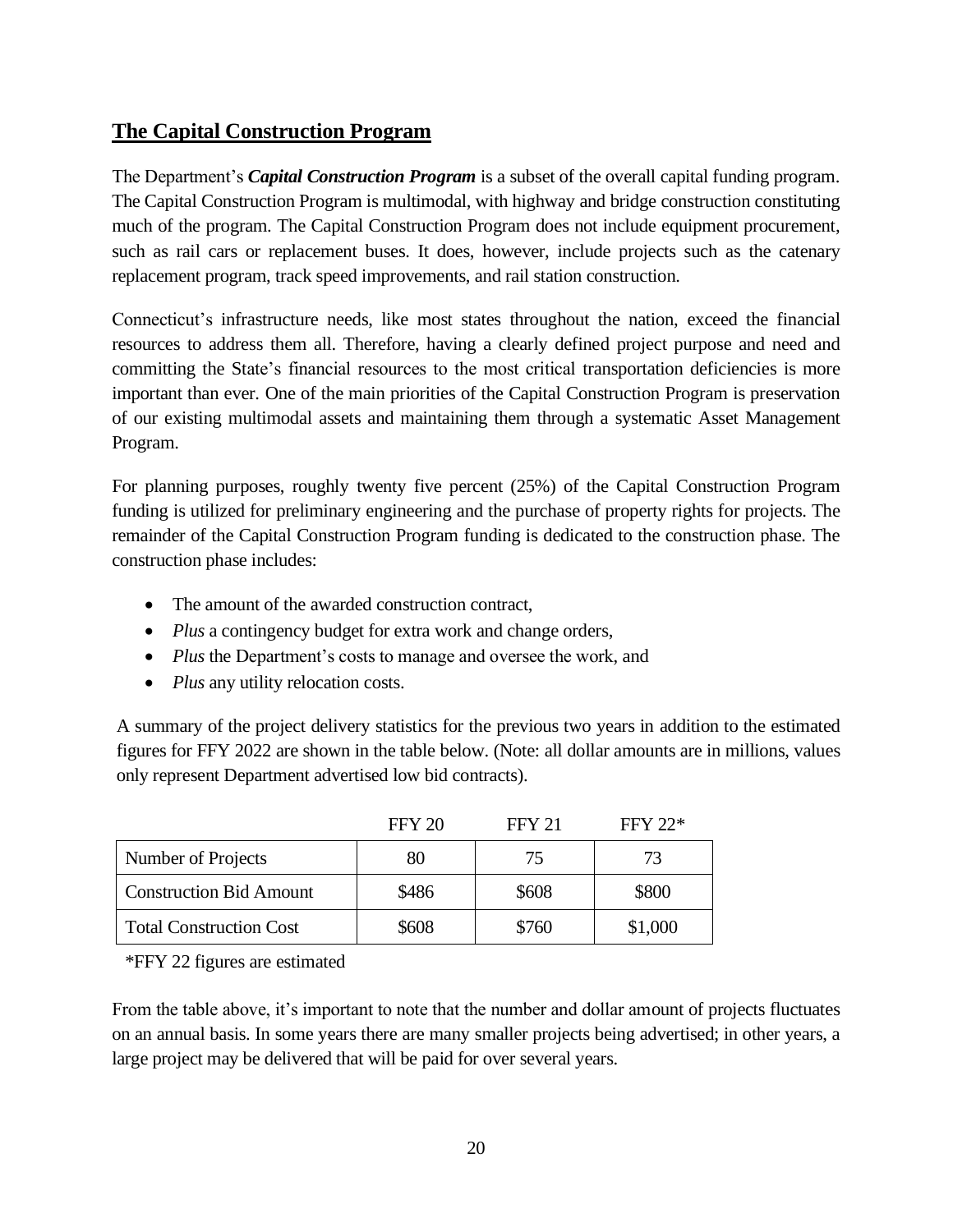The Department manages and funds a multitude of capital projects and programs not captured above. These other programs include:

- Town advertised projects and funding programs such as the Federal and State Local Bridge Programs, LOTCIP, Town-aid Road Grants, and Community Connectivity Grants,
- Projects directly performed by AMTRAK and Metro-North on the Department's behalf,
- Preservation projects utilizing contractors selected through DAS contracts, and
- Projects procured using alternative contracting methods such as CM/GC and design-build.

The Department's overall Capital Plan includes all these elements in addition to the projects directly bid through its Contracting Unit. In FFY2021, the Department administered 349 projects at a value of \$1.1 Billion. In FFY2022, the Department anticipates administering 392 projects with a value of \$2.0 Billion. See Figure B and Figure C for more detail. (Note: FFY2022 is projected and includes elements of the Walk Bridge program).

In addition to the values above, the Department is responsible for developing and administering contracts for rolling stock for transit operations and fleet and equipment purchases to support operations.

The attached 5-year Capital Plan project listing contains information on the specific projects and programs contemplated for FFY22 - FFY26 as well as anticipated funding for each. This project listing contains projects that are expected to be financed with available funding. As new Federal programs are better defined and associated funding is distributed, adjustments will occur to add new initiatives and reprogram planned projects, while maintaining fiscal constraint. The document, Projects Scheduled for Advertising, lists the specific projects and scheduled advertising date to be bid in FFY22. The document is updated monthly and can be found on the Department's website at: [Capital Services -](https://portal.ct.gov/DOT/Department-Bureaus/Finance/Capital-Services---Programming-and-Scheduling) Programming and Scheduling. As discussed in the overview, this plan is a work in progress as the Department receives continued guidance and clarification from USDOT.

Overall, the Department's capital program has been expanding over the years, consistent with the increased transportation investment levels. While the Department has been benefiting from these increased investment levels, the full benefit of this increase has been offset by the increased cost (inflation) of capital projects and the continuing deterioration of our existing assets over time. – The Consultant, Rider Levett Bucknall, [reported](https://s31756.pcdn.co/americas/wp-content/uploads/sites/4/2022/01/Q4-2021-QCR.pdf) that as of October 1, 2021, the construction cost (bid price) index "increased almost seven-point-five percent (7.5%), its largest annual increase since the start of the global financial crisis in 2007." The index "tracks" the 'true' bid cost of construction, which includes, in addition to costs of labor and materials, general contractor and subcontractor overhead costs and fees (profit)."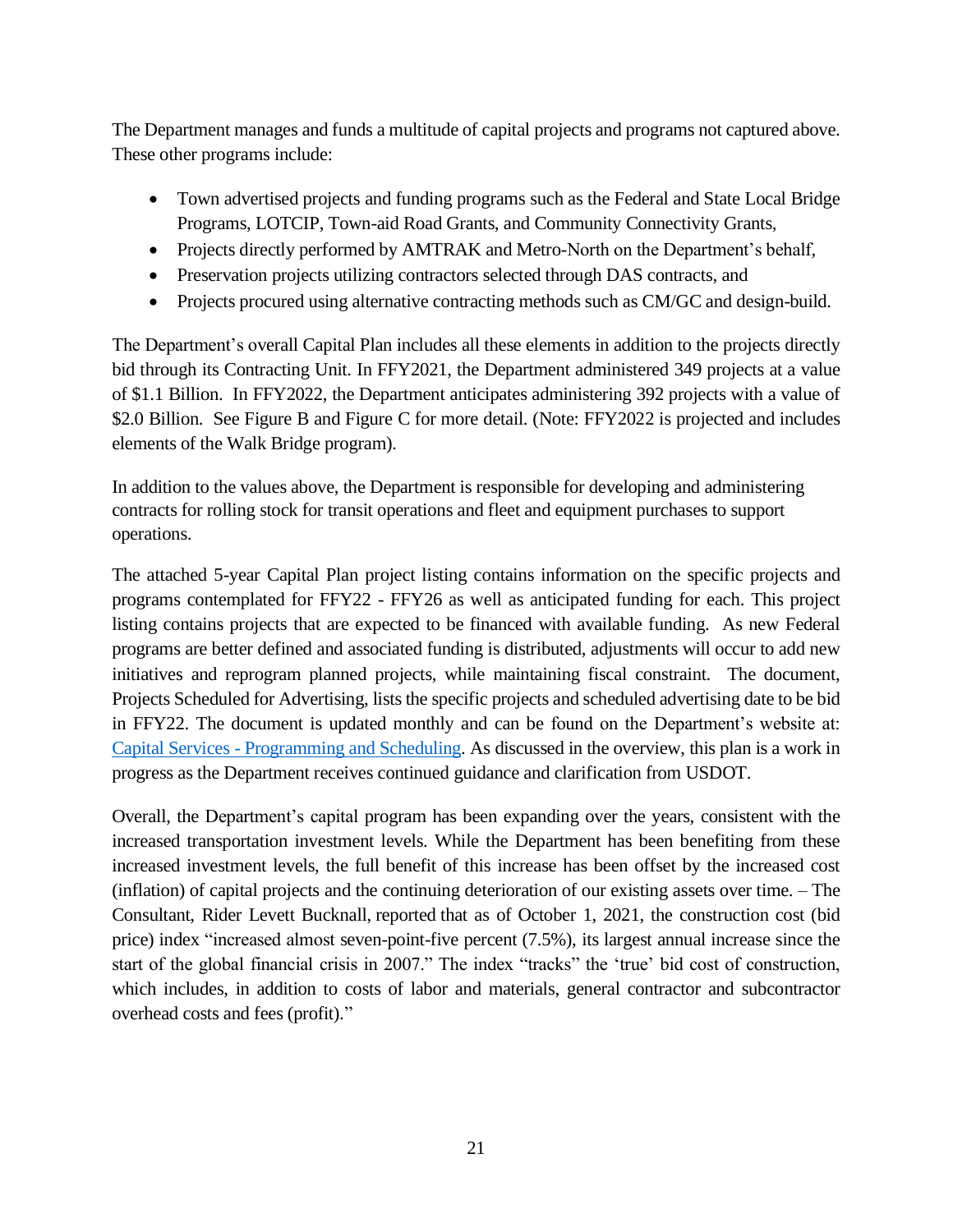## <span id="page-24-1"></span><span id="page-24-0"></span>**Mode Specific Accomplishments and Plans for the Future**

#### **Public Transportation Capital Program**

#### <span id="page-24-2"></span>**Bus**

The Bus Capital Program supports transit services around the state including state-owned CT*transit* that operates in eight urban areas. The program also provides funding for vehicles, facilities and other infrastructure supporting both fixed route and paratransit services operated by transit districts in urban and rural areas around the state. Before the COVID pandemic, these services together served 40 million customers per year.

CT*fastrak* continues to provide a valued customer experience and provides a catalyst for economic development in many communities. CT*fastrak* from its opening in March 2015 through the end of SFY21 has carried 19.2 million customers.

At the direction of Governor Lamont per Executive Order 21-3, the Department is transitioning from diesel-hybrid buses to battery-electric buses. An initial order of 12 battery-electric buses is in progress. Seven BEBs ordered for the CT*transit* New Haven Division have been received and placed into revenue service, while three more buses are nearing completion at the New Flyer bus manufacturing facility in Crookston, Minnesota. The CT*transit* Stamford Division has broken ground on major improvements to support the bus electrification effort, with construction completion expected by summer 2022. Two BEBs for Stamford have also started initial assembly and are expected to be completed and delivered by March 2022. Five electric bus chargers purchased for Stamford are also scheduled to be installed and operating by March 2022.

The Department will be deploying 10 BEBs in the CT*transit* Waterbury Division in the near future. This will be a one-for-one replacement of 10 existing diesel 35-foot buses. Equally as important is the preparation of the CT*transit* Waterbury Division to handle the future one hundred percent (100%) electrification of the transit bus and paratransit fleet. Major project elements include a large expansion of the facility's electrical service, installation of facility switchgear and breaker panels to support the charging of the 10 BEBs and 10 DC fast chargers. The project also includes upsizing of the fire suppression system and other associated facility systems.

The Department continues to advance a first in the nation pilot project that tests the performance and operation of full size, automated battery-operated electric buses (BEB) in revenue service on CT*fastrak*. This demonstration project will deploy three 40' New Flyer Excelsior Charge BEBs equipped with increasing levels of driving automation. Automated driving capabilities include steering, accelerating and braking, precision docking at CT*fastrak* station platforms, and vehicle platooning.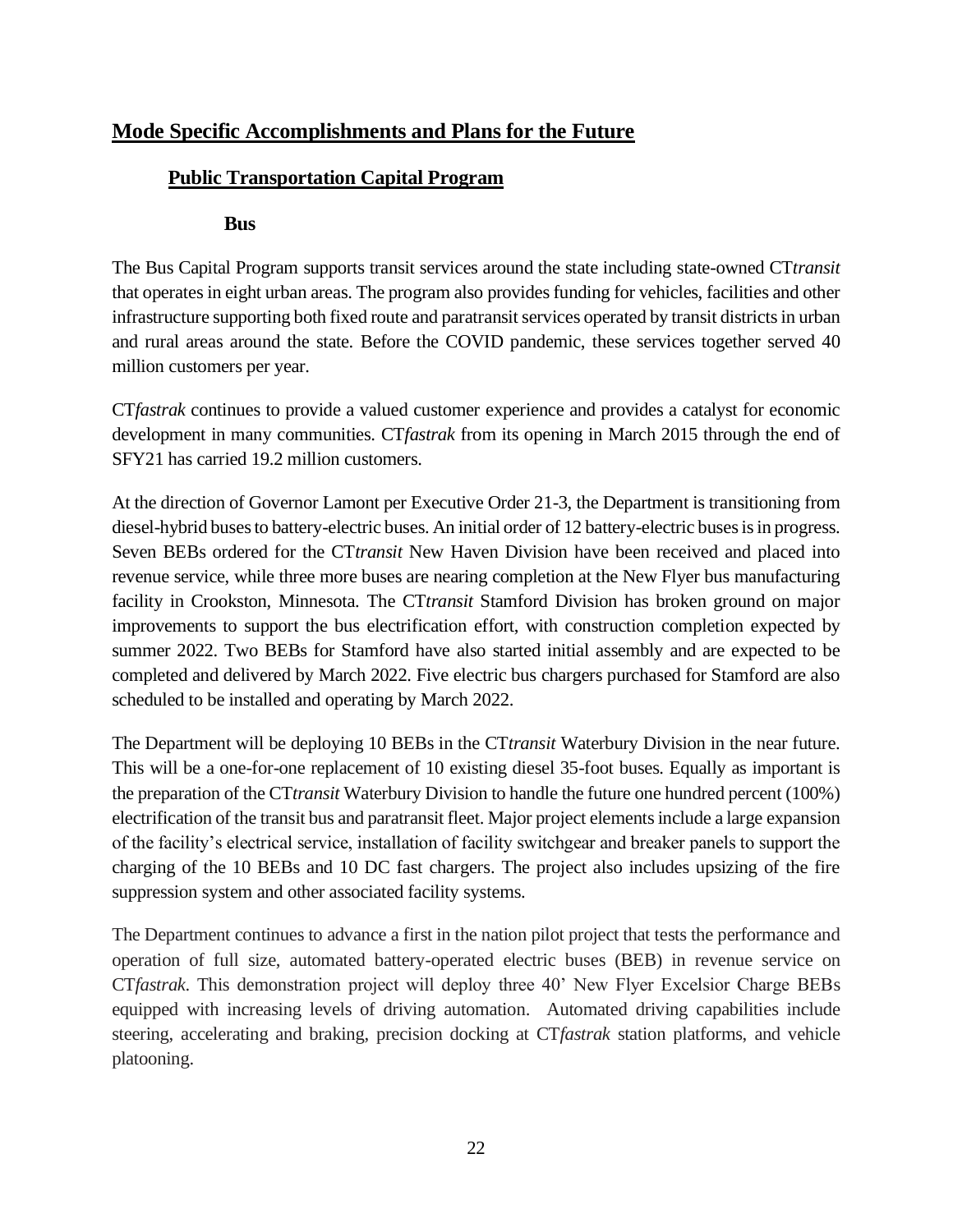Previously, the Department with the Greater New Haven Transit District, City of New Haven, South Central Regional COG completed a comprehensive plan for improved bus service in the greater New Haven area, called Move New Haven. Some initial recommendations to expand weekend and latenight bus service were implemented in 2021. The proposed bus rapid transit (BRT) routes along Grand & Dixwell Avenues as well as Whalley Avenue may be advanced in 2022 and 2023. The Department and City of New Haven will partner on the design for both BRT lines which will feature new bus stations, neighborhood connectivity projects and transit signal priority. The BRT projects are expected to qualify for future federal grant opportunities to build, operate and maintain the new lines.

Other bus capital initiatives include upgraded bus stops, signs, and shelters statewide to provide improved safety, comfort, and convenience for customers.

#### **Rail**

<span id="page-25-0"></span>The cornerstone of the rail program in 2022 is TIME For CT (TIME), a comprehensive \$8-10 billion plan to upgrade rail speeds and improve rail travel time throughout Connecticut. The plan will rebuild rail bridges including four moveable bridges, straighten track curves, upgrade rail signals, and improve drainage. These improvements plus new rail cars and new train schedules will save 25 minutes from New Haven to New York City by 2035. The first TIME infrastructure project is now in the engineering phase and will reduce travel time and improve track speed in the Bridgeport/Stratford area. This project includes the replacement of five railroad bridges, track and curve improvements, and infrastructure upgrades to the signal, communications, and catenary system. The projects will increase maximum authorized speeds to 90 mph between Milford and Bridgeport. Overall, the Rail Capital Program includes investments in Connecticut's six passenger rail lines. The program reprioritizes investment from capacity projects to travel time improvement, customer experience and reliability programs.

The New Haven Rail Yard (NHRY) capital investment program is currently in construction with the East End Connector and West End Yard projects adding increased flexibility for operations in and out of the Component Change Out (CCO) Shop and adding more electrified storage/maintenance tracks for 77 cars in the west end of the yard. Major rehabilitation projects are in development for: demolition/replacement of the old Wheel Mill Facility to provide a second reliable wheel truing facility; and rehabilitation of the Car and Diesel Maintenance Facility. These facilities require immediate attention to be able to support new rail cars and an expanded locomotive fleet.

The Department continues the overhaul program of the GP40 diesel locomotives that operate on the Hartford Line and Shore Line East service. All 12 GP40 locomotives are expected to be delivered and returned to service in 2022. Metro-North Railroad received initial deliveries of new M8 rail cars from Kawasaki Rail Car in 2021. The remaining new M8 rail cars for the New Haven Line are expected to be delivered and placed into service in 2022.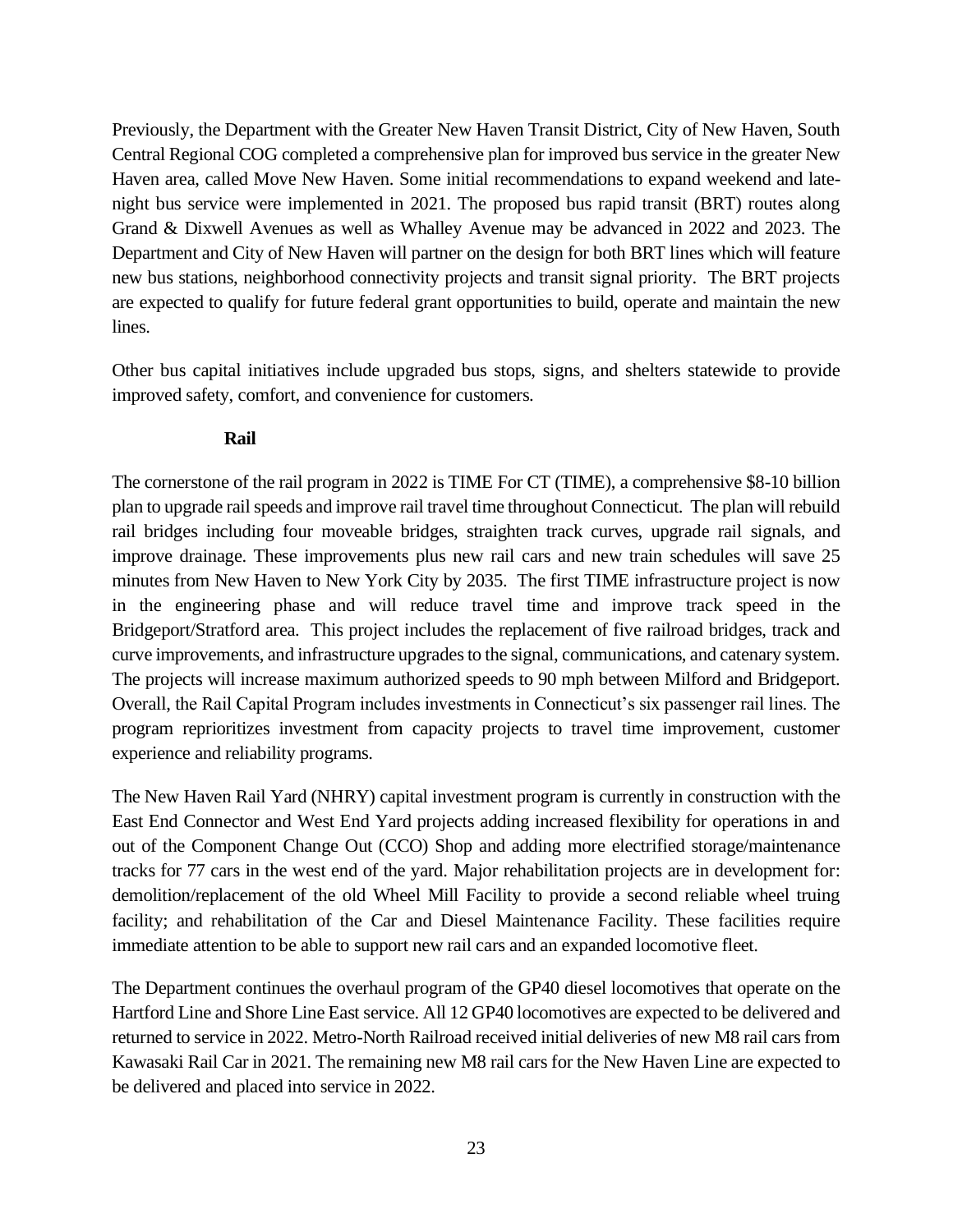In addition to the ongoing locomotive overhaul program and new M8s, new rail cars are needed for Hartford Line service, including Amtrak and CT*rail* trains that operate on the line. The Department continues to resolve remaining approvals necessary to enable M8 train service on Shore Line East. Also, new rail cars for the Danbury Line and Waterbury Line will be provided by a future rail car procurement with Metro-North Railroad.

Another major project involves the WALK Bridge. This is the oldest movable bridge along the New Haven Line and the Northeast Corridor, which is the busiest commuter rail line in the nation. Construction of CP243, a new railroad interlocking east of Norwalk will facilitate train movements and reduce delays during construction of the bridge and is advancing on schedule. Work on Danbury Dock Yard, which provides a turnaround location for trains, will further reduce train traffic on the bridge and is nearing completion. The design for Walk Bridge was completed in 2021 and start of construction is dependent on the receipt of permits. A separate but coordinated project under the TIME program will replace four fixed bridges in Norwalk and upgrade the East Norwalk Railroad Station. In 2022, planning for the replacement of the movable rail bridge over the Saugatuck River will also begin.

Investment in modernizing the Waterbury Line will continue in 2022, building on the recent completion of a new signal system and passing sidings. Currently, high-level platforms are being designed for five stations on the line, with a relocated station in Naugatuck. Also, engineering will get underway on the conversion of the former baggage room at Waterbury Station to a customer waiting area as well as a historically sensitive restoration of the external canopy, doors, and trim outside the baggage room.

Since the start of the pandemic, the ridership on the Hartford Line has been recovering at a higher rate than any other rail service in the state. Expansion of this successful service continues with the construction of short high-level platforms in Windsor that will meet the needs of the service for the foreseeable future. Also, in 2022, construction will begin on the new Windsor Locks Station, which will replace the low-level platform located on the outskirts of Windsor Locks with a high-level platform, with full passenger amenities, located in the center of town.

#### **Maritime**

<span id="page-26-0"></span>The Department continues to operate the two Connecticut River ferries, the Rocky Hill/Glastonbury Ferry and the Chester/Hadlyme Ferry. Routine repairs to vessels continue. The Department has applied for a Connecticut DEEP grant to purchase an all-electric ferry for the Chester-Hadlyme ferry service. The Department is also evaluating a new off-board digital fare system to eliminate the handling of cash onboard the vessels.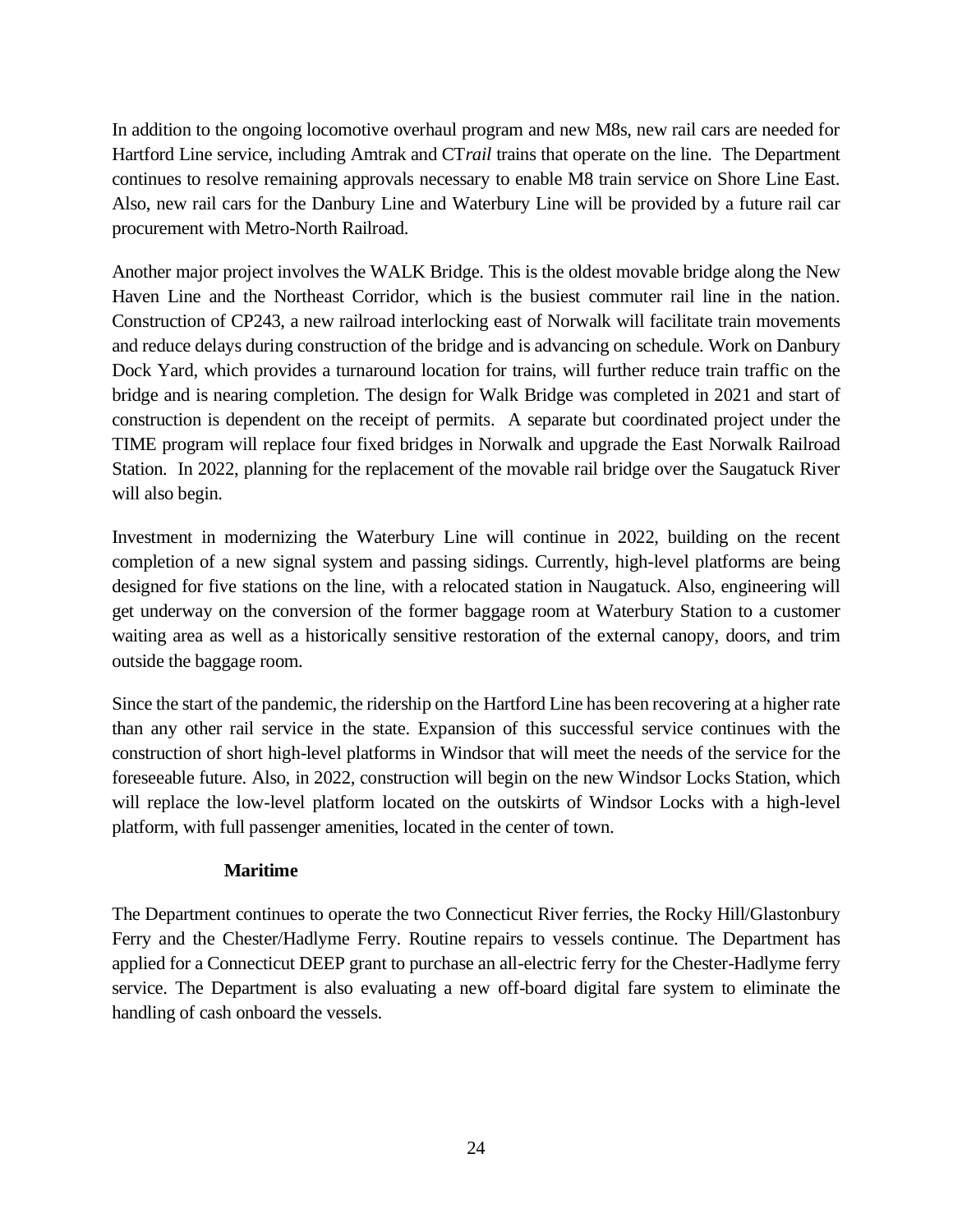#### <span id="page-27-0"></span>**Highway and Bridge Capital Program**

#### **Highway and Bridge**

<span id="page-27-1"></span>The Highway and Bridge Construction Program is the largest modal component of the Capital Construction Program. As noted earlier in this report, Connecticut is heavily dependent on federal funding for all modes. The 2022 Capital Construction Program funding plan includes a variety of projects, from small local bridges and intersection improvements to the continuation of major projects. The Department works to develop a mix of projects that address the transportation mobility and safety needs of the entire state. This also produces a program that can be designed and constructed by firms of various sizes and specialties.

**Note:** The lists provided below are not intended to be all encompassing. They are typically higher dollar value Capital projects on the major state roadways. Safety, minor reconstruction, and complete streets projects are described elsewhere within their individual write-ups and within the comprehensive year by year project listing.

A sizeable portion of the money available for the 2021 Capital Construction Program was used on several major initiatives such as:

- Reconstruction of Route 2 in East Hartford,
- Reconstruction of the Route 82 Swing Bridge in Haddam / East Haddam,
- Reconstruction of Route 8 in Derby,
- Reconstruction of Route 34 vicinity of I-84 in Newtown,
- Reconstruction of I-95 in Norwalk/Westport,
- Reconstruction of Route 34 in Derby,
- Phase 1 of the Repairs to the I-95 Gold Star Bridge in New London, and
- Construction of a segment of the Route 15 Merritt Parkway Corridor Improvement Project in Norwalk and Westport.

Looking towards 2022, significant capital planning or engineering initiatives include:

- Continued planning for improved mobility in the Greater Hartford area,
- Improvements in the vicinity of I-84/ Route 7 in Danbury,
- Long-term improvements on I-95 east Branford to Rhode Island,
- Long-term operational improvements vicinity of I-95/Milford Connector / Route 1,
- Long term operational improvements on I-95 vicinity of Bridge 32 in Stamford,
- Advancing the preliminary engineering for the Route 7/15 Interchange, and
- Planning for improvements on I-95 in Bridgeport and Fairfield.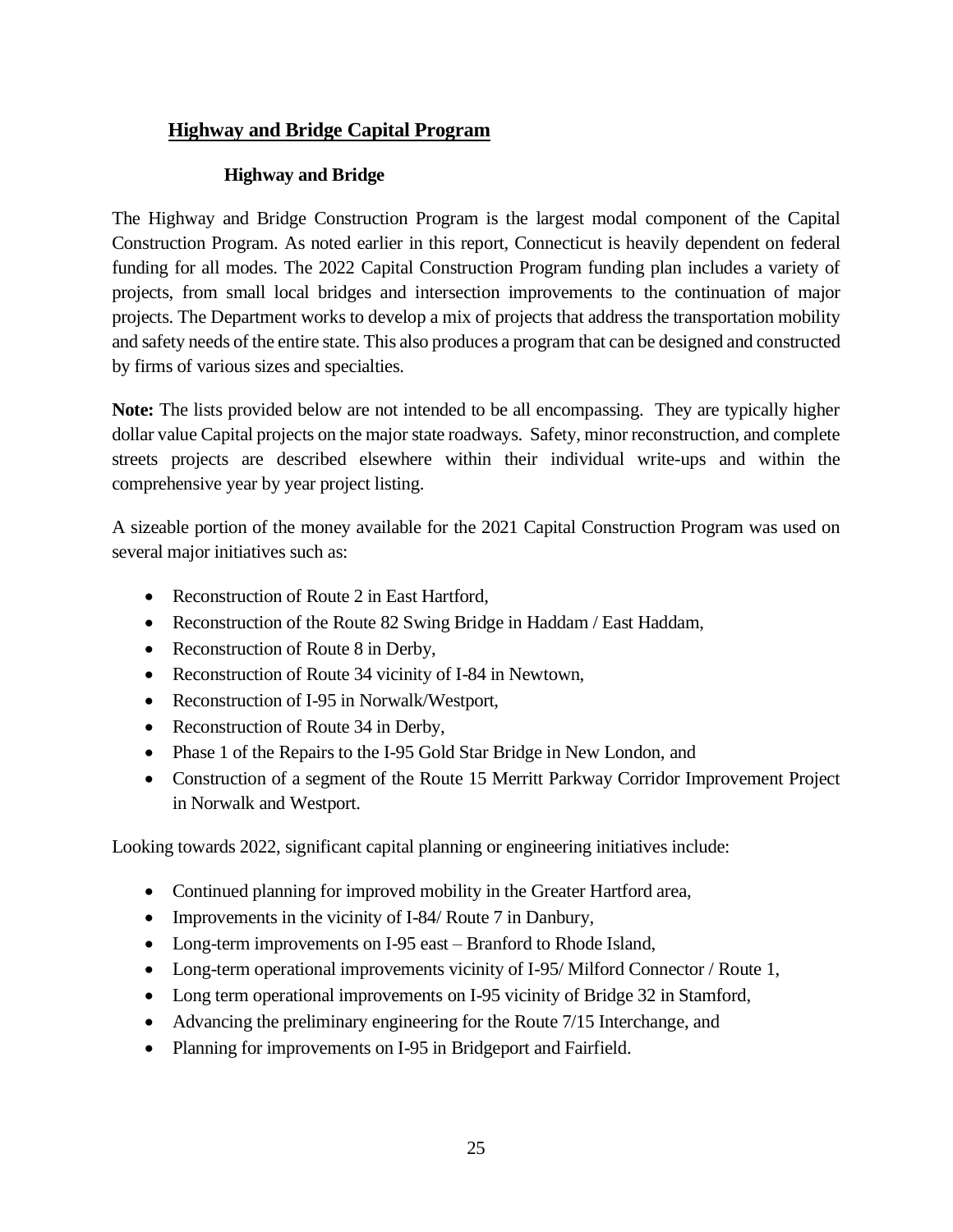Construction will continue in 2022 on the:

- Reconstruction of Route 15 and I-91 in the vicinity of the Charter Oak Bridge in Hartford / East Hartford,
- Rehabilitation of the I-84/Route 8 Interchange structures in Waterbury,
- Safety improvements and superstructure replacement of the Rochambeau Bridge on I-84 in Newtown,
- Safety and Capacity Improvements on I-84 in West Hartford, and
- Resurfacing, Rehabilitation, and Safety Improvements of Route 15 in Norwalk/Westport.

The Department's projected outlook for new construction commitments in 2022 include:

- I-95 at Route 161 Improvements in East Lyme,
- Resurfacing and Safety Improvements to I-691 / Route 66 in Meriden,
- I-95 Bridge Widening and Operational Improvements in West Haven,
- I-91 improvements vicinity of Colt Building in Hartford,
- I-95 improvements vicinity of Exit 7 in Stamford,
- Improvements in the vicinity of Route 9 and Route 17 in Middletown,
- Resurfacing and Safety improvements to I-95 NB in Groton / North Stonington,
- Resurfacing, Rehabilitation, and Safety Improvements of Route 15 in New Canaan/Norwalk, and
- Other various Innovative Bridge Program Projects throughout the state.

The Department's projected outlook for new construction commitments in 2023 through 2026 include:

- Continued Rehabilitation and improvements to the Goldstar Bridge in New London,
- Resurfacing and Safety improvements to I-95 southbound in Groton / North Stonington
- Traffic Signal removal and Improvements to Route 9 in Middletown,
- Improvements to Routes 63, 64 and I-84 in Middlebury,
- Reconstruction of Route 2 in Colchester,
- Operational improvements to Route 15 vicinity of Interchange 59 in New Haven,
- I-91/I-691/ Route 15 Interchange Improvements in Meriden,
- Reconstruction of the Route 7/15 interchange, and
- Breakout projects from the various planning studies noted above.

Traffic signals are a key asset class in CTDOT's highway transportation network and play a vital role in support of the Department's mission to provide a safe and efficient transportation network in Connecticut. We operate over 2,500 traffic signals – more than all the other New England state DOT's combined. To improve traffic signal operational efficiency and safety while reducing delays to motorists the Department is planning a 10-year program for the systematic upgrade of traffic signal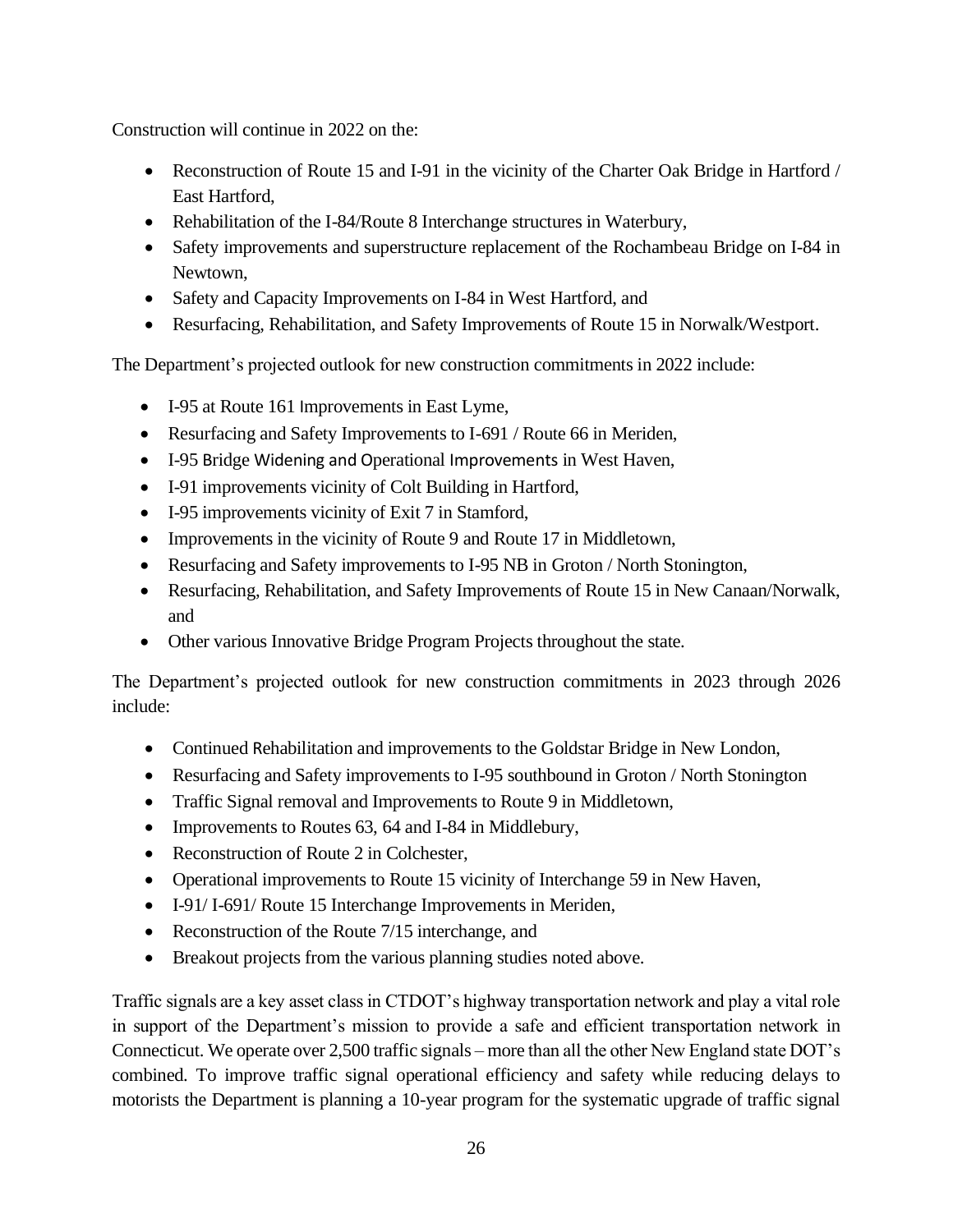equipment. Targeted investment in our traffic signal system will provide improvements in safety, improved air quality, reduced congestion and travel efficiency for commuters, transit passengers, and pedestrians across Connecticut. This will provide infrastructure at signalized intersections that better addresses the needs for all roadway users.

#### **Bicycle / Pedestrian / Trails**

<span id="page-29-0"></span>The Department continues to manage a more flexible approach to the funding of Bicycle/Pedestrian projects to close some of the existing statewide gaps in the trail network. Toward this goal, the Department is facilitating completion of a network of inter-connected, statewide trails under the Multi-use Trail Implementation Plan. This program is focused on the East Coast Greenway (ECG), which is classified as a trail of statewide significance. The goal is to establish clear priorities that will close the most critical gaps and create long continuous portions of the statewide trail network.

Construction is nearing completion on the ECG in the towns of Pomfret and Putnam for the construction of two bridges and three underpasses (Project No. 111-124). In addition, Construction began to extend the ECG south in New Haven under Project No. 92-621 and to extend the Norwalk River Valley Trail (Project No. 102-350).

Design activities are complete on a section of the ECG in Southington (Project No. 131-203) as well as for trails connecting the Putnam Bridge to Wethersfield and Glastonbury. Design activities are also underway on the following projects along various segments of the ECG:

- Project No. 108-189 in Plainfield/Sterling,
- Project No. 30-97 in Columbia,
- Project No. 109-173 in Plainville, and
- Project No. 111-126 in Pomfret and Putnam.

The Office of Engineering is also working with the Towns of Bloomfield and Simsbury to design a segment of the ECG under the LOTCIP program.

The new federal transportation legislation provides many opportunities for enhancing the commitment to these types of improvements. The Department's transportation alternatives (TA) working group will meet with the COGs to discuss changes to the TA program, increased funding levels and management of the program.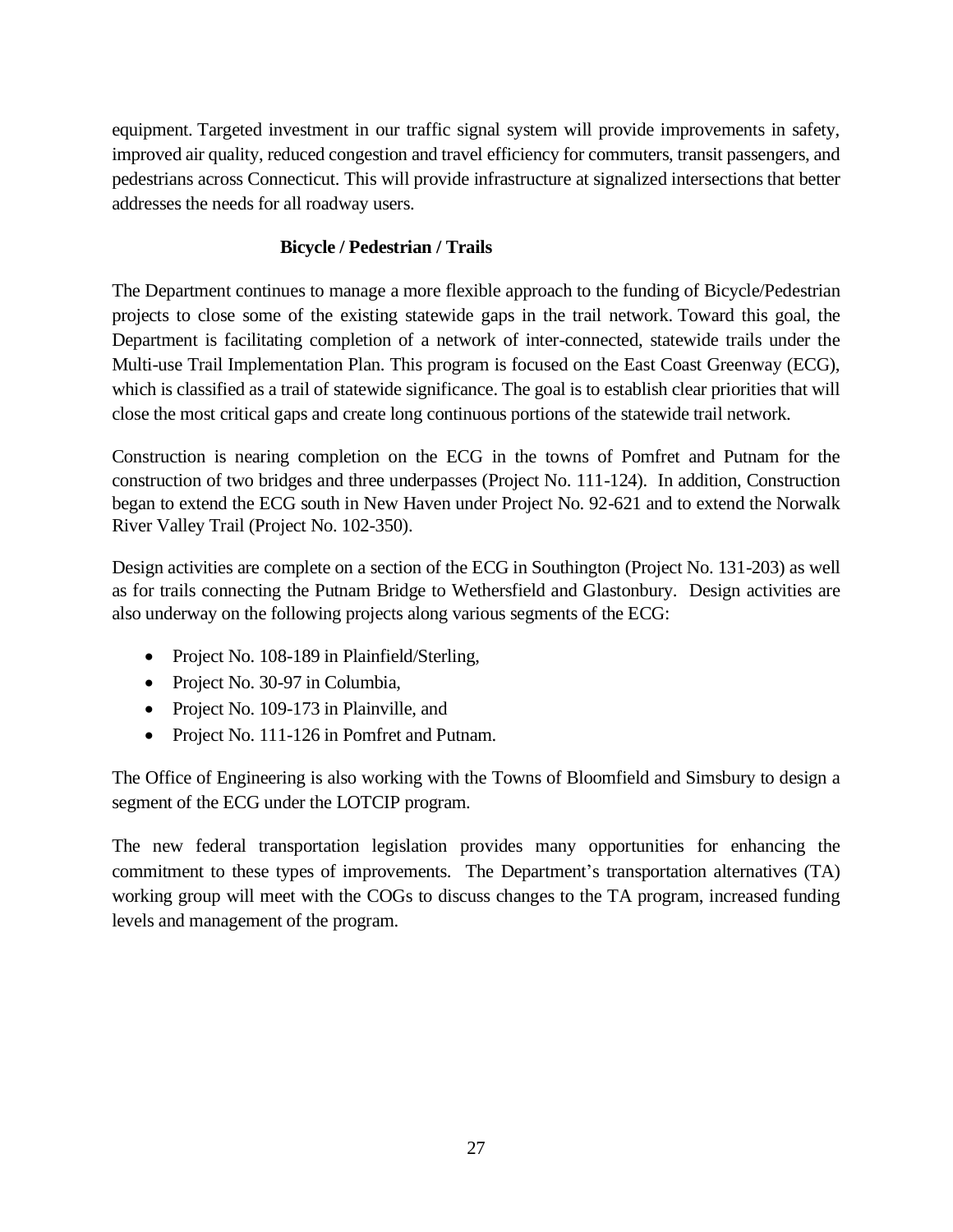#### **Americans with Disabilities Act (ADA) Engineering Coordination**

<span id="page-30-0"></span>The Department has established an Americans with Disabilities Act (ADA) Engineering Coordination Section to oversee the implementation of the Department's federally required ADA Transition Plan. This group addresses ADA related complaints, assists designers in bringing facilities into ADA compliance, and documents locations where future scopes of work need to incorporate ADA compliant improvements. A new curb ramp inventory and compliance database is anticipated to be implemented this year. Implementation efforts through CTDOT Engineering and Construction, CTDOT Highway Operations, Council of Governments (COGs), and FHWA are being coordinated.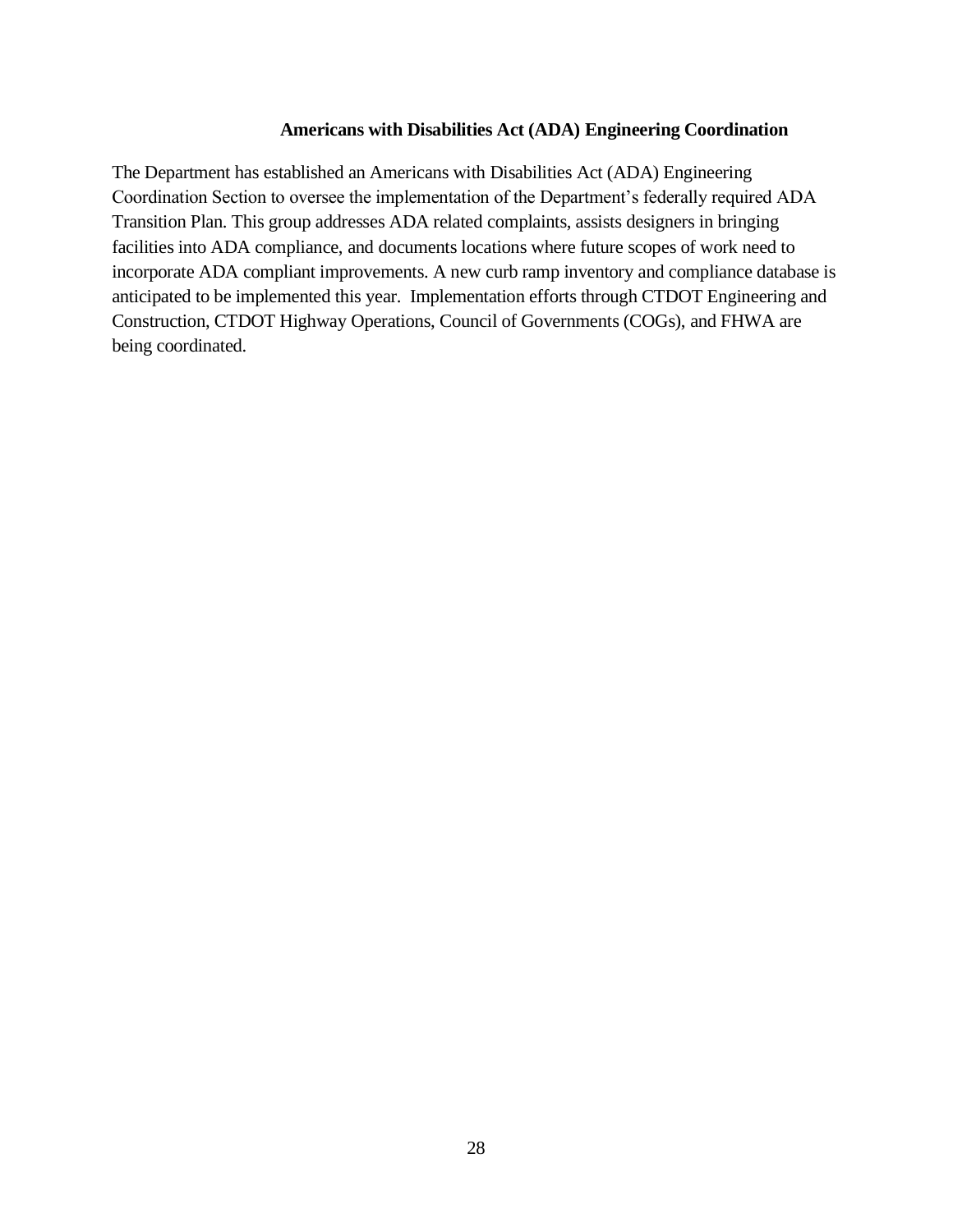## <span id="page-31-0"></span>**Conclusion**

The Department's Capital Program continues to be focused on an asset management approach, while also planning for and designing affordable system enhancements that can fit within our fiscally constrained program. New emphasis areas include improving pedestrian and vehicular safety, upgrading the condition and technology of the state's traffic signal system, developing projects and programs that directly reduce our carbon footprint and other air emissions, targeted improvements to our highway system to reduce congestion and improve mobility, and implementing corridor improvements along the New Haven Line that result in reduced commuter time to and from New York City.

The federal component of the transportation Capital Program is expanding with passage of the BIL and provides a higher base funding level for future transportation reauthorizations. The state capital funding stream from the Special Transportation Fund (STF) is stable with the higher than anticipated revenues and support from the highway use fee.

The Department of Transportation's goal is to optimize the capital funding for all its transportation modes and to continuously improve its ability to deliver maximum infrastructure improvements for each dollar expended. The Department achieves this in the following ways:

- Obtaining and using all the federal funds allocated to the state.
- Receiving tens of millions of dollars of funds other states could not obligate on schedule.
- Utilizing all the appropriated state funds as soon as practical.
- Working with the Governor's Office, the Legislature and other state and federal agencies to identify and/or create additional sources of funding and to be successful in competitive discretionary grant programs.
- Using advance construction on major projects while managing financial risk and deploying a mixture of projects to meet the many needs of the state.
- Managing the Capital Program by allocating its resources in a manner that optimizes output. At the same time creating a variety of jobs and economic benefits: engineering, legal, public safety, materials production, and sale.
- Improving project delivery to increase the Department's capacity to provide the State with higher quality transportation improvements.
- Addressing the transportation needs of the State in an equitable manner while accounting for resiliency and climate change.
- Enhancing transportation investment strategies through strategic planning and using an asset management approach to maintain our transportation infrastructure.
- Using more durable materials to reduce future maintenance and rehabilitation costs.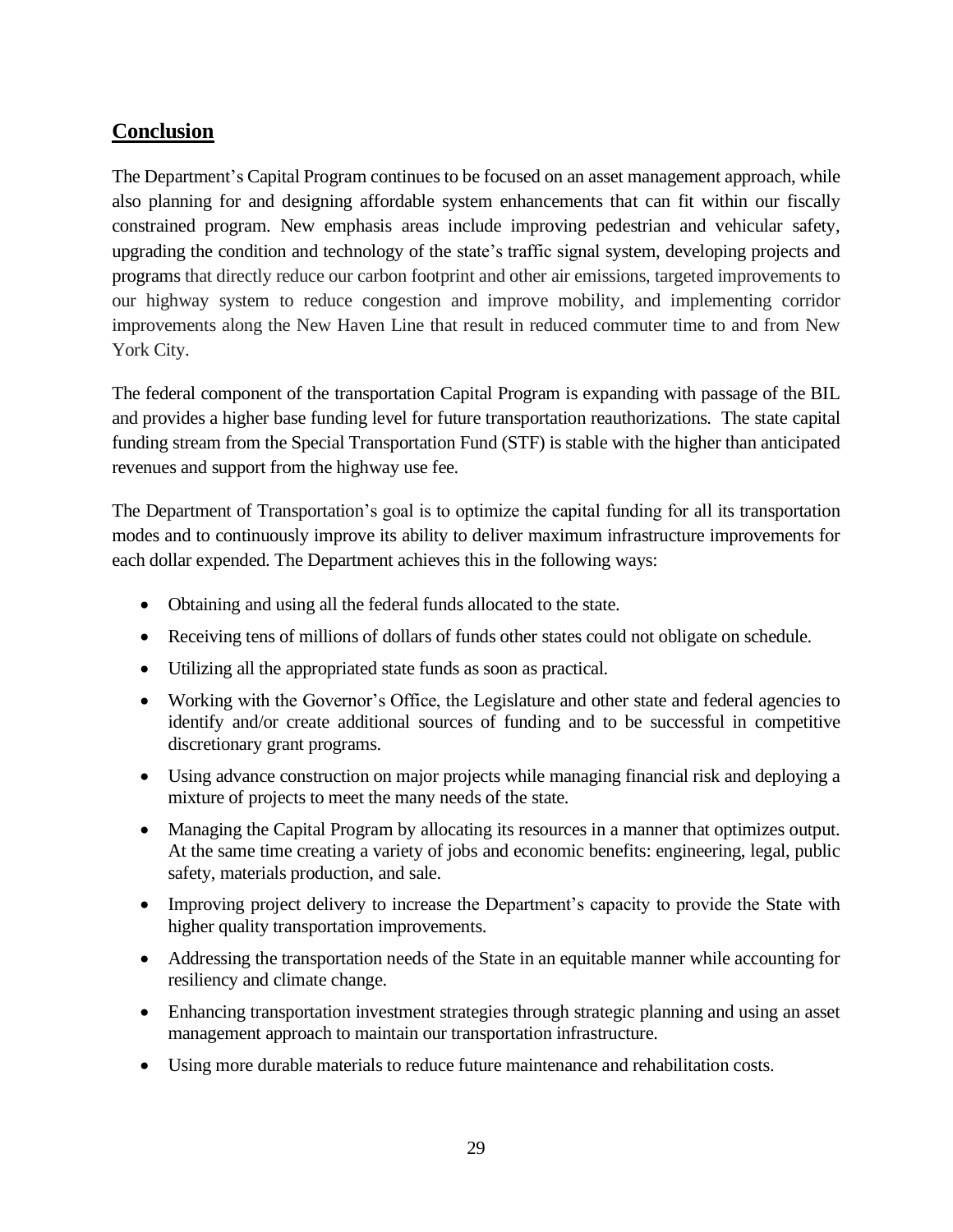The Department will continue to balance the priorities for the Capital Program using a data-driven decision-making framework to assess a variety of criteria including asset management, safety, sustainability, and economic vitality.

Although the outlook is good, the projected costs of some of the planned major highway and rail transportation improvements (I-84 Waterbury, I-84 and I-91 Hartford, I-95 East and West, I-84 Danbury, and Moveable Bridges on the New Haven Line) likely exceed the committed fiscal resources of the current Capital Program. These large investments are critical to the State's economic vitality; therefore, the State must plan carefully to provide the necessary support for our transportation infrastructure now, and into the future.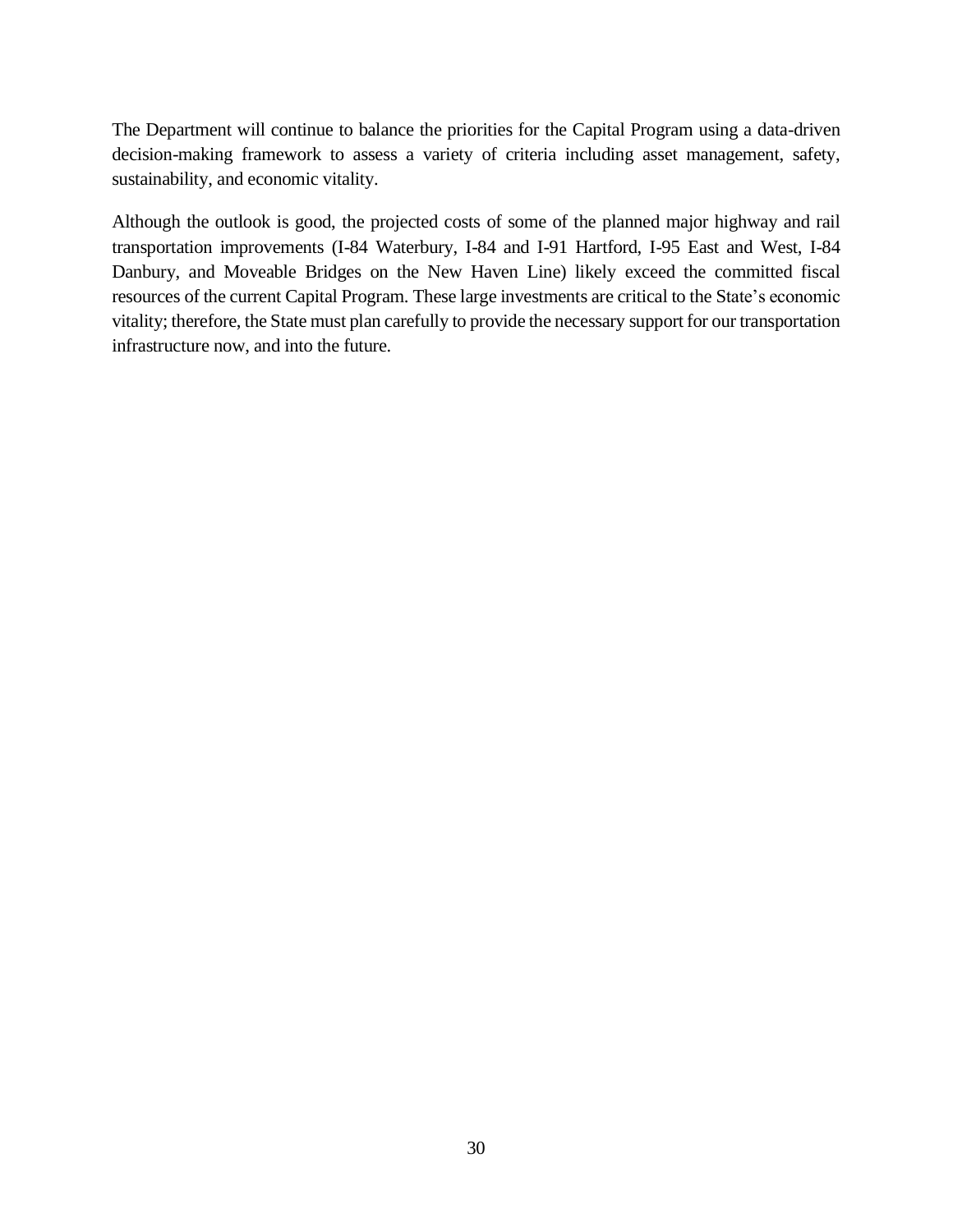## <span id="page-33-0"></span>**Figures**

## Figure A

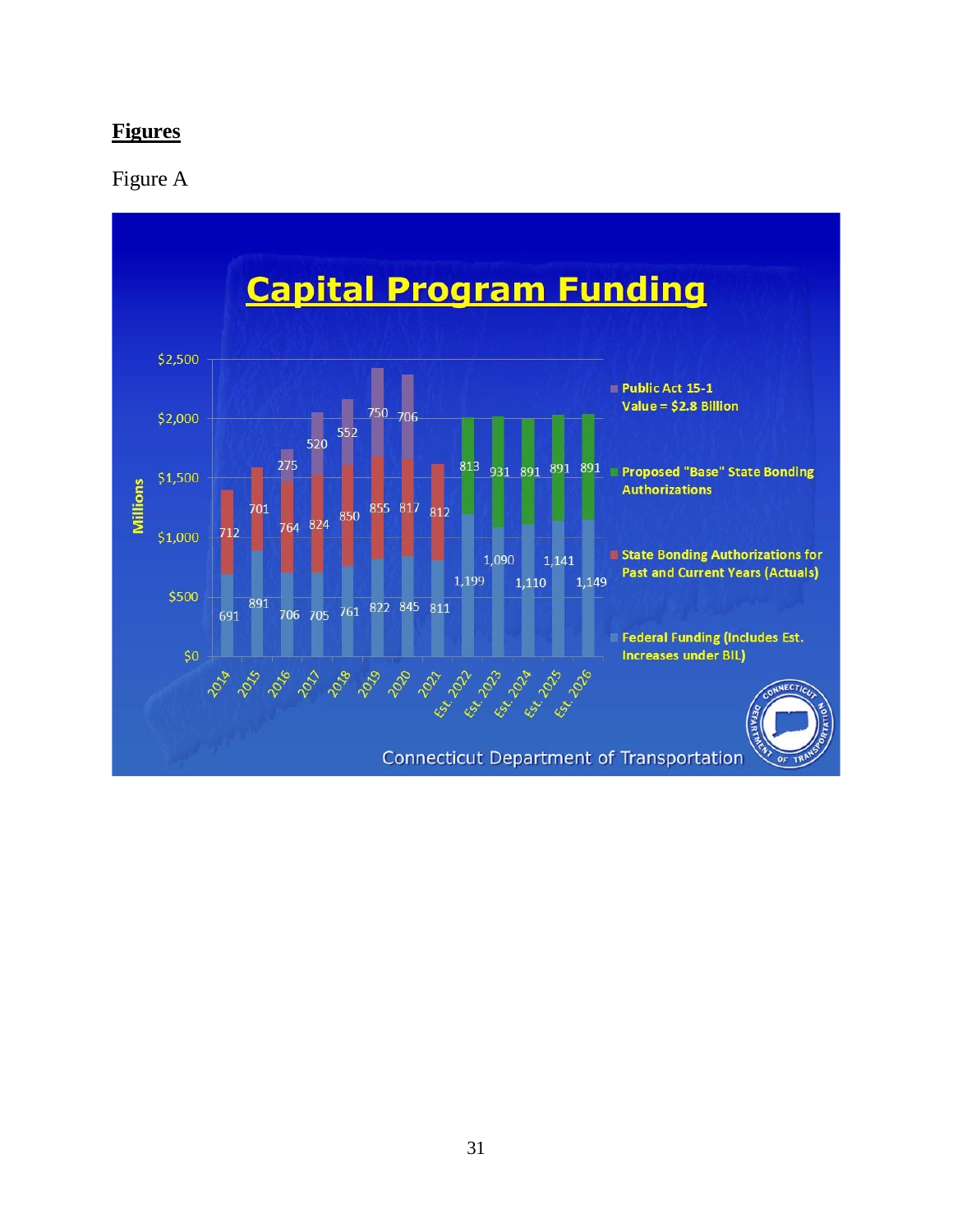## Figure B